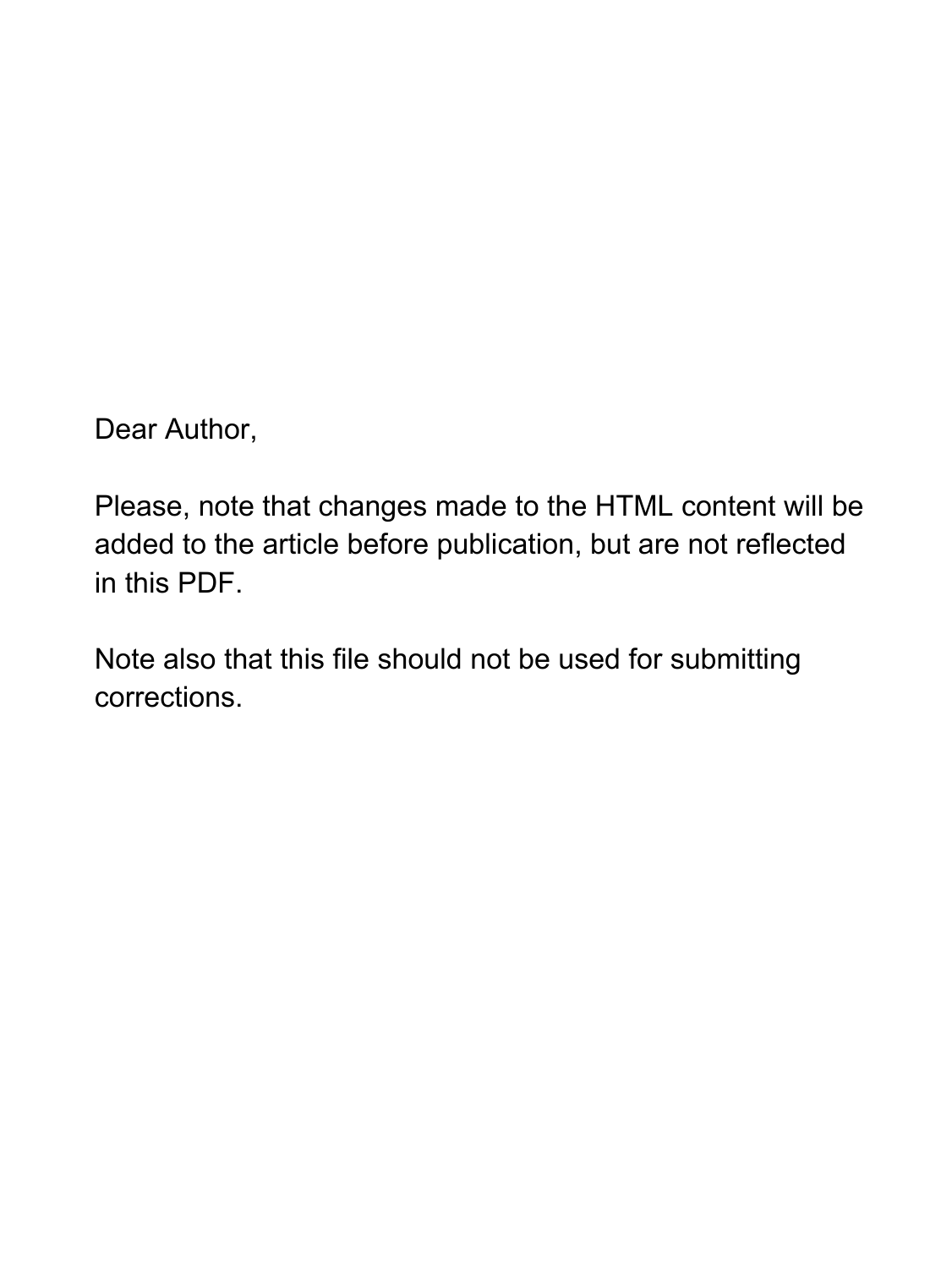1

5 6

12 13

**COMPUTERS IN**<br>HUMAN BEHAVIO

[Computers in Human Behavior xxx \(2015\) xxx–xxx](http://dx.doi.org/10.1016/j.chb.2015.04.040)

Contents lists available at [ScienceDirect](http://www.sciencedirect.com/science/journal/07475632)



# Computers in Human Behavior

journal homepage: [www.elsevier.com/locate/comphumbeh](http://www.elsevier.com/locate/comphumbeh)

# <sup>3</sup> Online social support for Complex Regional Pain Syndrome: A content <sup>4</sup> analysis of support exchanges within a newly launched discussion forum

7 Richard Smedley <sup>a</sup>, Neil Coulson <sup>a,</sup>\*, Jeff Gavin <sup>b</sup>, Karen Rodham <sup>c</sup>, Leon Watts <sup>d</sup>

8 <sup>a</sup> School of Medicine, University of Nottingham, United Kingdom

9 bDepartment of Psychology, University of Bath, United Kingdom<br>10  $\frac{c \text{ School of Peychology, Sport & Exercise \text{Sterforde}binel University}}{2}$ 

<sup>c</sup> School of Psychology, Sport & Exercise, Staffordshire University, United Kingdom<br>11 <sup>d</sup> Denartment of Computer Science, University of Bath, United Kingdom

<sup>d</sup> Department of Computer Science, University of Bath, United Kingdom

### article info

1 5 2 6

16 Article history:<br>17 Available onli 17 Available online xxxx

18 Keywords:<br>19 Complex 1

19 Complex Regional Pain Syndrome<br>20 Opline support groups

20 Online support groups<br>21 Patient interaction

21 Patient interaction<br>22 Content analysis

22 Content analysis<br>23 Social Support Be

Social Support Behavior Code Optimal Matching Theory  $\frac{24}{25}$ 

### **ABSTRACT**

Complex Regional Pain Syndrome (CRPS) is a debilitating illness characterised by unexplained pain that is 27 disproportionate to any initiating event. Individuals living with CRPS can become socially isolated, and 28<br>
online support communities may provide them with an increased support network through which they 29 online support communities may provide them with an increased support network through which they 29 can access support at any time. However, most research into online social support has focussed on estab- 30 lished communities rather than newly launched communities, and little is known about online support for CRPS. This study explores the experiences of members in a newly launched CRPS discussion forum, to 32 examine the support content of messages and how support processes become established. Content anal- 33 ysis was used to code messages using the Social Support Behavior Code. Emotional support was the most 34 common, followed by informational, esteem and network support, with tangible aid occurring only 35 rarely. Support processes started almost immediately when the group was launched, similar to what hap- 36 pens in a face-to-face support group where strangers meet for the first time and immediately support one 37 another. The results support Optimal Matching Theory, and indicate that online support may have an 38 important role to play in the CRPS 'four pillars of intervention'.

© 2015 Published by Elsevier Ltd. 40

#### 43 1. Introduction

## 45 1.1. Complex Regional Pain Syndrome

 Complex Regional Pain Syndrome (CRPS) is an unpleasant and debilitating illness characterised by ongoing, unexplained pain that is disproportionate to any initiating event, and accompanied by changes in skin colour or temperature, sweating, or motor dysfunc- tion [\(Harden, Bruehl, Stanton-Hicks, & Wilson, 2007](#page-11-0)). Symptoms typically develop following an injury to the affected area but can also 52 arise spontaneously [\(McCabe & Blake, 2008](#page-11-0)). It is possible to distin- guish between two types of CRPS based upon the absence (type 1) or presence (type 2) of nerve damage [\(Stanton-Hicks et al., 1995\)](#page-11-0), although disease management is the same for both types.

 The incidence rate has been estimated at 26.2 new cases per 100,000 annually [\(de Mos et al., 2007\)](#page-11-0). Females are four times more likely to be diagnosed with CRPS than males, those aged 50–70 are most at risk of developing the illness, and CRPS is more

[staffordshire.ac.uk](mailto:Karen.Rodham@staffordshire.ac.uk) (K. Rodham), [L.Watts@bath.ac.uk](mailto:L.Watts@bath.ac.uk) (L. Watts).

<http://dx.doi.org/10.1016/j.chb.2015.04.040>  $0747 - 5632/\circledcirc 2015$  Published by Elsevier Ltd. likely to affect the upper limbs of the body [\(de Mos et al., 2007;](#page-11-0) 60 [Sandroni, Benrud-Larson, McClelland, & Low, 2003\)](#page-11-0). The disease 61 has a high resolution rate, with 74% of cases recovering within 62 twelve months of diagnosis [\(Sandroni et al., 2003\)](#page-11-0). Little is known 63 about factors that predict a poor prognosis. A survey of experts 64 indicated that poorer outcomes may be associated with clinical 65 factors like sensory, motor and autonomic changes, having CRPS 66 on upper body regions, and an illness duration greater than three 67 months, together with non-clinical factors such as the absence of 68 a social network, someone or something causing the problem, 69 and illness-related conflict with an employer ([Brunner, Nauer, &](#page-10-0) 70 [Bachmann, 2011\)](#page-10-0). 71

Little is understood about the underlying causes of the illness,  $\frac{72}{2}$ making chronic CRPS a difficult condition to treat ([Bruehl, 2010\)](#page-10-0). 73 Treatment requires an interdisciplinary approach using the 'four 74 pillars of intervention' [\(Turner-Stokes & Goebel, 2011](#page-11-0)), where the 75 main goal is to help individuals self-manage their condition 76 ([Rodham, Boxell, McCabe, Cockburn, & Waller, 2012\)](#page-11-0). Control 77 appears to be particularly important in this process, with individ- 78 uals needing to learn how to control their CRPS rather than letting 79 the illness control them [\(Rodham, McCabe, Pilkington, & Regan,](#page-11-0) 80 [2013](#page-11-0)). The 'four pillars' focus on education, pain relief, rehabilita-<br>81 tion and psychological intervention. 82

<sup>⇑</sup> Corresponding author. E-mail addresses: [richsmedley@googlemail.com](mailto:richsmedley@googlemail.com) (R. Smedley), [neil.coulson@](mailto:neil.coulson@nottingham.ac.uk) [nottingham.ac.uk](mailto:neil.coulson@nottingham.ac.uk) (N. Coulson), [J.Gavin@bath.ac.uk](mailto:J.Gavin@bath.ac.uk) (J. Gavin), [Karen.Rodham@](mailto:Karen.Rodham@staffordshire.ac.uk)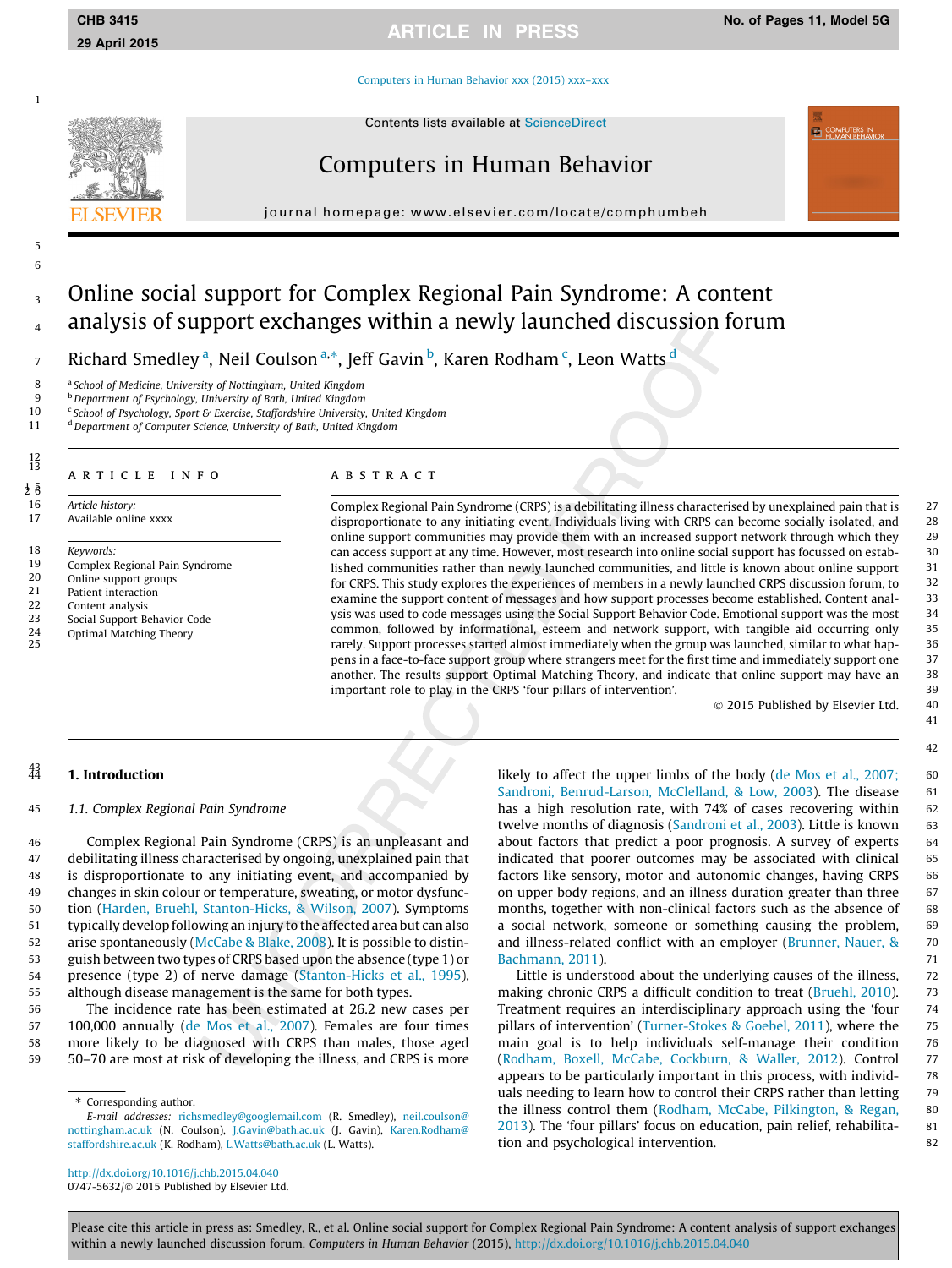First, information is provided to educate the individual about their illness and ensure they have the appropriate resources for self-management. This can be done through information leaflets and engaging with healthcare professionals to set goals and discuss appropriate methods of treatment ([Turner-Stokes & Goebel, 2011\)](#page-11-0). Information leaflets help the individual to learn more about what CRPS is, what it is like to live with the condition, and outline some of the treatment methods that can be used, while discussions with specialists will help the individual to set appropriate goals, review their progress, and promote insight into how their own behaviour can exacerbate pain levels [\(Goebel, Barker, & Turner-Stokes, 2012\)](#page-11-0).

 Second, pain relief medication and procedures can be consid- ered to control pain levels and help the individual to sleep. Pharmacological interventions use a range of drugs including anaesthetics like ketamine to reduce pain levels, corticosteroids to reduce both pain and inflammation, and anticonvulsants like gabapentin to reduce neuropathic pain, while invasive treatments like spinal cord stimulation can also reduce long-term pain and improve quality of life for some individuals ([Cossins et al., 2013;](#page-10-0) [Hord & Oaklander, 2003; Perez et al., 2010](#page-10-0)). Currently the evidence for pain relief is only preliminary and there are no medications licensed in the UK for treating CRPS, so drugs should only be administered in accordance with specialist guidelines for neuro-106 pathic pain [\(Goebel et al., 2012\)](#page-11-0).

 Third, physical and vocational rehabilitation should be used to restore normal functioning in the affected limb. A range of physical rehabilitation techniques can be used including tactile and thermal desensitisation to normalise the sense of touch, mirror therapy to 111 addresses altered perceptions of the limb, and retraining the body to encourage the individual to adopt a normal posture ([Goebel](#page-11-0) [et al., 2012](#page-11-0)). Vocational rehabilitation can help the individual to stay in employment or return to work, possibly with the aid of gov-115 ernmental support schemes [\(Goebel et al., 2012\)](#page-11-0), thus avoiding the 116 financial and psychosocial disadvantages of not working ([Kemler &](#page-11-0) [Furnée, 2002\)](#page-11-0).

 Fourth, psychological interventions can be used to address other factors contributing to pain and disability. Individuals with chronic pain have an increased risk of depression and anxiety ([Fishbain, Cutler, Rosomoff, & Rosomoff, 1997; Kroenke et al.,](#page-11-0) [2013\)](#page-11-0), which may require specialist treatment. It can also help the individual to develop coping skills, promote the importance of positive thinking, and identify how family dynamics or other types of counter-productive behaviour could impact on the illness ([Goebel et al., 2012; Turner-Stokes & Goebel, 2011\)](#page-11-0).

 This study investigates how social support received on the Internet can contribute to the CRPS four pillars of intervention, by looking at online social support in the context of Optimal Matching Theory.

# 131 1.2. Optimal Matching Theory

132 Optimal Matching Theory [\(Cutrona & Suhr, 1994](#page-10-0)) proposes that social support is a multidimensional construct where the control- lability of a stressful event determines what type of social support is likely to be most effective for that individual. The Social Support 136 Behavior Code ([Cutrona & Suhr, 1992\)](#page-10-0) identifies five main cate- gories of social support: informational support (factual informa- tion and advice), emotional support (comfort and warmth), esteem support (compliments and reassurance), network support (sense of membership and belonging) and tangible aid (practical help). Optimal Matching Theory divides these social support cate- gories into two groups, action-facilitating support and nurturant 143 support.

144 Action-facilitating support is important when helping people to 145 cope with controllable problems, and involves providing the 146 stressed individual with informational support and tangible aid.

This could take the form of advice, factual information, teaching 147 them how to do something, or giving practical help and assistance. 148 Action-facilitating support provides the resources needed to help 149 the individual overcome the problem that is causing their distress, 150 and solves or eliminates the cause of their difficulties. 151

Nurturant support is important for coping with uncontrollable 152 problems, and involves providing emotional and network support. 153 This can take the form of showing the stressed individual that you 154 care, expressing concern for their wellbeing, empathising with 155 their situation, offering to be there, and reminding the sufferer that 156 they are not alone in their experiences. Nurturant support helps 157 the individual to cope with the negative effects of the stressful 158 situation and reduces any negative emotions they may be experi- 159 encing, without making any attempt to solve a problem that is 160 beyond their control. 161

Esteem support can be important in both action-facilitating and 162 nurturant support. Reassuring the stressed individual of their value 163 and competence as a person serves the dual function of encourag- 164 ing them to actively tackle controllable problems, and reminding 165 them that they are not to blame when faced with uncontrollable 166 situations. 167

Health problems can be a source of stress that triggers the need 168 for support, particularly if an illness is uncontrollable or negatively 169 impacts upon other aspects of a person's life such as their income 170 or level of contact with others ([Turner, Grube, & Meyers, 2001\)](#page-11-0). 171 Several studies investigating online support communities have 172 supported Optimal Matching Theory. For example, [Braithwaite,](#page-10-0) 173 [Waldron, and Finn \(1999\)](#page-10-0) reported that emotional support was 174 important in online support for disabilities, where sufferers are 175 unable to control their environment or how others perceive them. 176 [Eichhorn \(2008\)](#page-11-0) found similar levels of both informational and 177 emotional support in an eating disorder online community, where 178 informational support helped sufferers overcome problems while 179 emotional support helped those who felt they had little control 180 over their illness. Similarly, in a study of online support for the 181 families of children with cancer, [Coulson and Greenwood \(2012\)](#page-10-0) 182 found that informational support helped with controllable issues 183 such as parenting and social activities, while emotional support 184 helped with uncontrollable problems such as those relating to 185 diagnosis and treatment. The same state of the state of the state of the state of the state of the state of the state of the state of the state of the state of the state of the state of the state of the state of the state

## 1.3. Online social support 187

Social support may be particularly important for individuals liv- 188 ing with CRPS. Perceived social support helps to reduce depression, 189 negative moods and feelings of anger, and can also reduce the level 190 of pain experienced the following day ([Feldman, Downey, &](#page-11-0) 191 [Schaffer-Neitz, 1999](#page-11-0)). Moreover, individuals with CRPS often find 192 themselves becoming socially isolated and withdrawn. CRPS 193 restricts an individual's ability to participate in social and recre- 194 ational activities ([Galer, Henderson, Perander, & Jensen, 2000\)](#page-11-0), 195 and it can leave them with a greatly reduced network through 196 which they can obtain support [\(Rodham, McCabe, & Blake, 2009\)](#page-11-0). 197 This means that social support received over the Internet may be 198 particularly beneficial to individuals with this debilitating 199 condition. 200

Online support communities (also known as 'online support 201 groups') are a type of virtual community with a health-related 202 focus. Web forums and other online groups allow members to 203 communicate over the Internet by exchanging messages with 204 like-minded individuals who have the same health condition and 205 have been through similar experiences, in order to support one 206 another and exchange social support, information and advice. 207

There are several advantages to receiving social support over 208 the Internet, some of which may be particularly important for indi- 209 viduals with CRPS. Online support communities can be accessed at 210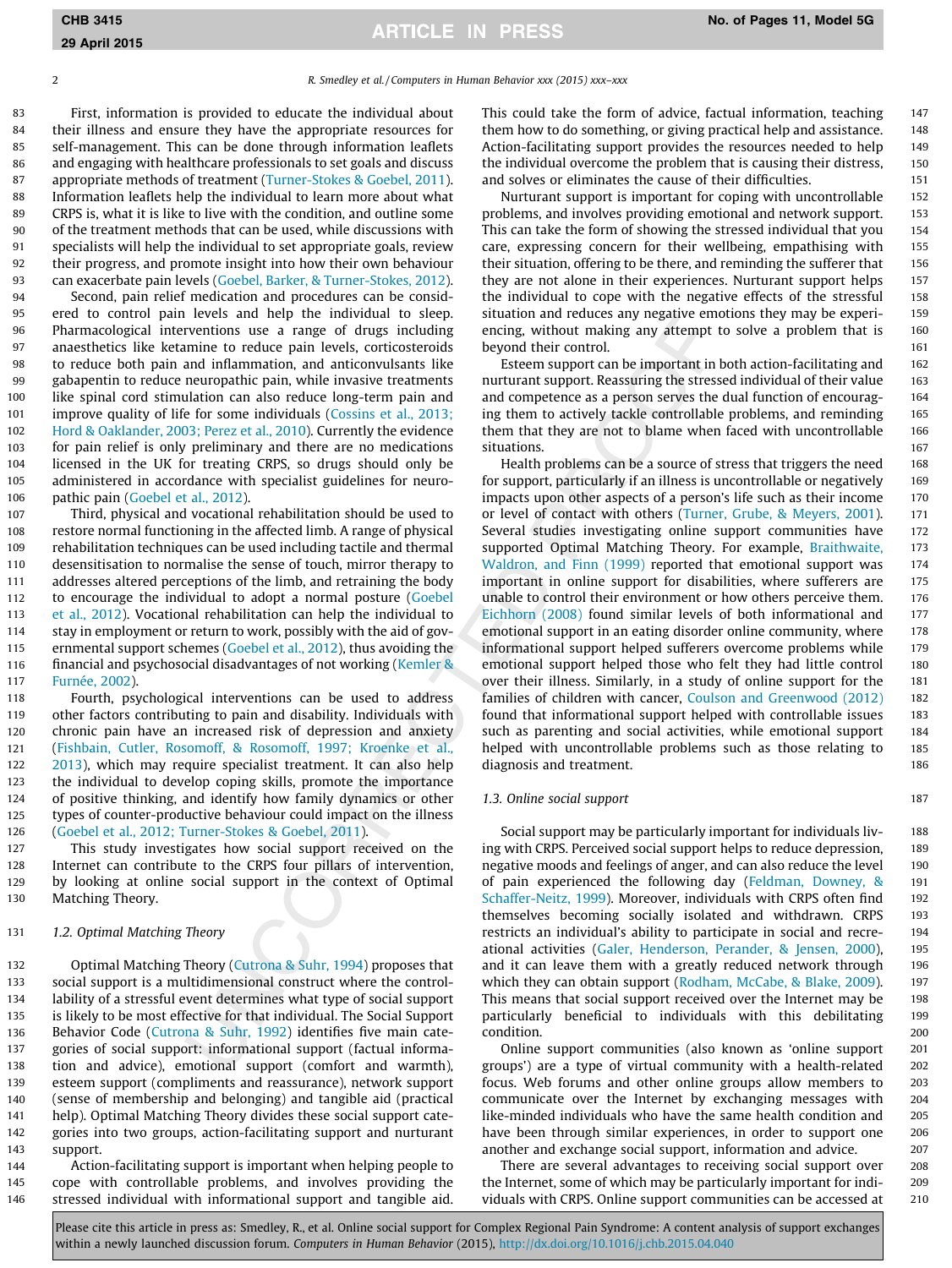any time of the day or night, the anonymity of the Internet makes it easier to discuss sensitive or embarrassing topics, and they can help members to feel less isolated and alone in their experiences ([Coulson & Knibb, 2007; Malik & Coulson, 2008a](#page-10-0)). Individuals who participate in online support communities score significantly higher on several coping strategies and derive a range of benefits from sharing their experiences and exchanging support, empower- ing them to take a more active role in managing their condition ([Mo & Coulson, 2010](#page-11-0)).

 The disadvantages of online social support include reading about the negative experiences of other people, possible exposure to misleading information, having to read large numbers of messages that may not be directly relevant, and a lack of physical proximity to others [\(Coulson, 2013; Malik & Coulson, 2010\)](#page-10-0). Messages and questions posted to online communities can some- times go unanswered ([Attard & Coulson, 2012; Malik & Coulson,](#page-10-0) [2010](#page-10-0)), and concerns about the possibility of receiving aggressive or hostile replies can lead some members to become 'lurkers' who read messages without making any contributions of their own [\(Preece, Nonnecke, & Andrews, 2004](#page-11-0)). However, research indi- cates that most postings are overwhelmingly supportive with few 232 instances of misleading information or inappropriate replies ([van](#page-11-0) [Uden-Kraan et al., 2008](#page-11-0)).

 Despite the growing body of research investigating online social support, little is known about how support processes become established when a new online support community is launched. [Iriberri and Leroy \(2009\)](#page-11-0) studied the lifecycle of online communi- ties and found that they evolve through five distinct stages, com- prising inception, creation, growth, maturity and death. The first two stages, inception and creation, involve devising an idea for a new community and developing the software needed to launch it on the Internet. The third stage, growth, occurs when the forum is launched. New members will join the group and start posting messages to build relationships, ask questions, support one another, and enforce community etiquette. By the fourth stage, maturity, the group has become established and trusting relation- ships will have formed between members. These established com- munities often produce large volumes of messages, and they have existing group norms and support processes through which mem- bers assist one another. They may also have large membership bodies with hundreds or thousands of members, consisting of a mixture of both newly joined individuals and long-standing mem- bers. Many long-standing members will know each other closely after spending months or years interacting, supporting one another, and sharing information and advice, while new members simultaneously seek to integrate themselves within the commu- nity. The final stage, death, occurs if members lose interest in the group and there is no longer enough activity to sustain discussions.

 The growth stage is critically important for how support pro- cesses become established, and there are two distinct possibilities 261 for how this might occur. The first possibility is that support could slowly build and develop as new members join, in a similar man- ner to a snowball effect. A group might begin with a small number of members who tentatively exchange support, with support levels then growing over time as additional members join the group and take part in discussions. Alternatively, high levels of social support could be present from the start, with members joining the group, meeting for the first time and supporting each other straight away, similar to what might happen in face-to-face support groups.

### 270 1.4. Rationale for the study

 Most studies investigating online social support have focussed on existing communities that have been established for quite some time. For example, researchers have looked at the social support content of messages posted in established online support communities for physical disabilities ([Braithwaite et al., 1999\)](#page-10-0), 275 Huntington's disease ([Coulson, Buchanan, & Aubeeluck, 2007\)](#page-10-0), 276 childhood cancer [\(Coulson & Greenwood, 2012\)](#page-10-0) and HIV/AIDS 277 ([Coursaris & Liu, 2009; Mo & Coulson, 2008\)](#page-10-0), to examine what kind 278 of social support is present within these communities and how 279 social support is expressed. 280

Little is known about what happens when a new online support 281 community is launched. We do not know about the provision of 282 social support within a newly created online community or how 283 support processes become established. Furthermore, despite the 284 prevalence of CRPS and the importance of social support for indi- 285 viduals with this debilitating illness, we only know of one pub- 286 lished study that has investigated the use of online communities 287 for CRPS [\(Rodham et al., 2009](#page-11-0)). This means that little is known 288 about what kind of social support members exchange within these 289 communities, or how this potentially benefits them. 290

This study is a unique opportunity to explore the experiences of 291 individuals with CRPS in a newly launched discussion forum. The 292 aim is to examine the social support content of messages posted 293 to the forum, to investigate what kind of social support is present 294 and how support processes become established. 295

#### **2. Methods** 296

Please cite this article in press as: Smedley, R., et al. Online social support for Complex Regional Pain Syndrome: A content analysis of support exchanges

within a newly launched discussion forum. Computers in Human Behavior (2015), <http://dx.doi.org/10.1016/j.chb.2015.04.040>

#### 2.1. Data collection 297

The data for this study was obtained as part of a wider investi- 298 gation into health-related Internet use by people living with 299 chronic CRPS, to study how Internet technology can be used to sup- 300 port the needs of people with this debilitating condition. The pro-<br>301 ject was developed in collaboration with the University of Bath and 302 the University of Nottingham, with a research team that included 303 clinicians, IT experts, academics and patients. Part of the project 304 involved creating and launching a brand new online discussion 305 forum that was used as a dedicated online support community 306 for people living with CRPS. 307

Many online forums provide open access to their message 308 archives, making it possible for anyone to access the group and 309 read messages. In contrast, this study used a closed forum where 310 access was restricted to members who have joined the study and 311 registered with a username and password. This provided a high 312 level of privacy within the community, creating an environment 313 where members could openly share their feelings and experiences 314 without any possibility of others intruding or being able to view 315 their messages. 316

The study ran for seven months from 1 June 2012 through to 31 317 December 2012. During the first month new members registered 318 with the forum, introduced themselves and took part in discus-<br>319 sions. Forum activity then continued for a further six months. 320 The forum had 60 registered members including 'lurkers' and 321 administrators. 322

There were four boards on the forum, each dedicated to discus- 323 sions about different aspects of CRPS and the wider research pro- 324 ject. The 'Raise awareness of CRPS' and 'Is the forum working for 325 you?' boards were researcher-led, while the 'Welcome' and 'Your 326 Thoughts and Experiences' boards were member-led. The two 327 member-led boards were selected for analysis because discussions 328 on these boards reflected the thoughts, feelings, concerns, opinions 329 and experiences of individuals with CRPS, while the other two 330 boards were concerned with administration and communication 331 by the research team. All messages posted on both boards were 332 selected and downloaded for analysis, covering the seven month 333 period up until 31 December 2012. The data consisted of 76 334 messages (2 threads) from the 'Welcome' board and 145 messages 335 (17 threads) from the 'Your thoughts and experiences' board. 336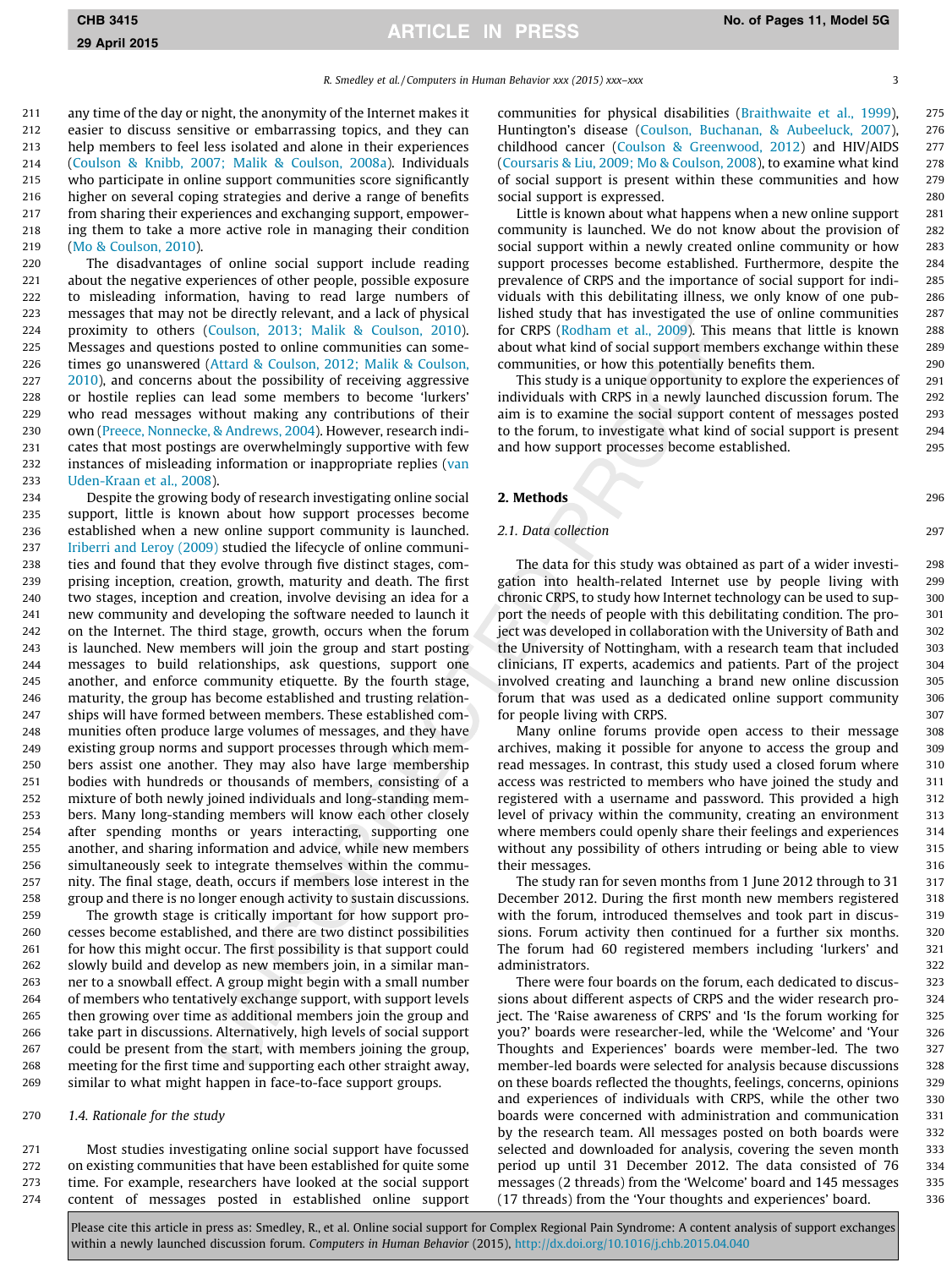# CHB 3415 No. of Pages 11, Model 5G

#### 4 R. Smedley et al. / Computers in Human Behavior xxx (2015) xxx–xxx

#### 337 2.2. Participants

 Participants were recruited through an announcement sent to the membership bodies of UK charities and organisations that rep- resent individuals living with CRPS, inviting their members to take 341 part.

 The sample consisted of all forum members who posted messages in the 'Welcome' and 'Your thoughts and experiences' boards. A total of 24 unique usernames were identified in the dataset, comprising 23 members and 1 administrator who was involved in running the project. There was also a second adminis- trator who posted in the researcher-led boards on the forum. Of the 60 registered members, the remaining 35 users (58.3%) were 'lurkers' who did not post any messages.

 The anonymous nature of the Internet meant that demographic information about participants was limited. It was possible to obtain some information about members by examining the self-disclosed content of postings. Gender was available for all participants, comprising 5 males (21.7%) and 18 females (78.3%). Age was available for 9 participants, ranging from 20 to 54 years with a mean age of 35.6 (13.0) years. Number of years since diag- nosis was available for 14 participants, ranging from 5 months to 10 years with a mean duration of 3.9 (3.5) years.

 All participants lived in the UK, with the exception of one for- mer UK resident now living in New Zealand. It was important to the study that participants were UK-based as the implications of our findings are targeted towards the NHS, and the UK context more broadly. We therefore targeted UK-based groups and social 364 media.

#### 365 2.3. Analysis

 Content analysis ([Elo & Kyngäs, 2008; Pfeil & Zaphiris, 2010\)](#page-11-0) was used to examine the social support content of messages, using deductive (top down) analysis to code the data into existing social support categories derived from the Social Support Behavior Code 370 (SSBC), originally developed by [Cutrona and Suhr \(1992, 1994\)](#page-10-0) and modified for online use by [Coulson and Greenwood \(2012\)](#page-10-0). The coding categories were operationalized using the definitions 373 shown in Table 1. A deductive approach was used for three reasons. First, the SSBC is a standardised measure of social support that has been used in several online studies [\(Braithwaite et al., 1999;](#page-10-0) [Coulson et al., 2007](#page-10-0); [Coulson & Greenwood, 2012; Coursaris &](#page-10-0) [Liu, 2009; Mo & Coulson, 2008](#page-10-0)), making it possible to compare results across studies and build a more accurate picture of online behaviour. Second, the SSBC has been clearly operationalized. Many definitions of social support are poorly defined and opera- tionalized, making it difficult to use them as a valid measure of social support [\(O'Reilly, 1988](#page-11-0)). Third, the SSBC has been divided into many subcategories of support, which provides a more complex and detailed measure of social support than what can 385 be obtained using other coding frameworks ([Braithwaite et al.,](#page-10-0) 386 [1999\)](#page-10-0).

 The SSBC consists of five main categories of social support that are further divided into twenty-three subcategories of support-in- tended communication behaviour, and has been widely used in the study of online social support. Some studies have used the five main social support categories of informational support, emotional support, esteem support, network support and tangible aid to give a broad overview of the support content of online communication ([Coulson, 2005; Eichhorn, 2008; Evans, Donelle, & Hume-Loveland,](#page-10-0) [2012; Shoham & Heber, 2012](#page-10-0)), while others have used all twenty- three subcategories to obtain a more detailed examination of online social support ([Braithwaite et al., 1999; Coulson et al.,](#page-10-0) [2007;](#page-10-0) [Coulson & Greenwood, 2012; Coursaris & Liu, 2009; Mo &](#page-10-0) [Coulson, 2008](#page-10-0)).

#### Table 1

Social Support Behavior Code, from [Coulson and Greenwood \(2012\)](#page-10-0), p. 872.

| Support type                 | Definition                                                   |  |  |  |  |
|------------------------------|--------------------------------------------------------------|--|--|--|--|
| <b>Informational support</b> |                                                              |  |  |  |  |
| Advice                       | Provides ideas or suggestions for action                     |  |  |  |  |
| Referral                     | Refers the recipient to other sources of information or      |  |  |  |  |
|                              | help                                                         |  |  |  |  |
| Situation                    | Helps reassess or redefine the situation being faced by the  |  |  |  |  |
| appraisal                    | recipient                                                    |  |  |  |  |
| Teaching                     | Offers detailed information, facts or news                   |  |  |  |  |
| <b>Emotional support</b>     |                                                              |  |  |  |  |
| Relationship                 | Conveys the importance of closeness                          |  |  |  |  |
| Physical                     | Offers physical contact, such as hugs and kisses             |  |  |  |  |
| affection                    |                                                              |  |  |  |  |
| Confidentiality              | Keeps the recipient's problem in confidence                  |  |  |  |  |
| Sympathy                     | Sorrow or regret for the situation faced by the recipient    |  |  |  |  |
| Understanding/               | Expressions of understanding of the situation or discloses   |  |  |  |  |
| empathy                      | similar experience in a way that conveys understanding       |  |  |  |  |
| Encouragement                | Provides the recipient with hope and confidence              |  |  |  |  |
| Prayer                       | Offers prayer for the recipient                              |  |  |  |  |
| Esteem support               |                                                              |  |  |  |  |
| Compliment                   | Says positive things about the recipient                     |  |  |  |  |
| Validation                   | Provides agreement with the views of the recipient           |  |  |  |  |
| Relief of blame              | Alleviates any feelings of guilt the recipient has about the |  |  |  |  |
|                              | situation                                                    |  |  |  |  |
| Network support              |                                                              |  |  |  |  |
| Access                       | Provides the recipient with access to new people             |  |  |  |  |
| Presence                     | Offers to be there                                           |  |  |  |  |
| Companions                   | Reminds the recipient that there are others who share        |  |  |  |  |
|                              | similar experiences and are available                        |  |  |  |  |
| Tangible aid                 |                                                              |  |  |  |  |
| Loan                         | Lend money to the recipient                                  |  |  |  |  |
| Direct task                  | Offers to do a direct task                                   |  |  |  |  |
| Indirect task                | Offers to take over a task from the recipient while they are |  |  |  |  |
|                              | stressed                                                     |  |  |  |  |
| Active                       | Offers to join the recipient in an activity                  |  |  |  |  |
| participation                |                                                              |  |  |  |  |
| Willingness                  | Offers or expressions of willingness to help                 |  |  |  |  |

Data was coded in units of whole messages rather than using 400 smaller units like individual sentences, making it possible to 401 identify the number of forum postings that fall within each social 402 support category. Units were coded into multiple categories 403 instead of using mutually-exclusive categories. If two or more cat-<br>404 egories of social support were present in a single message then it 405 was assigned to all relevant categories rather than labelling it with 406 one category only. After reading each message several times to 407 identify and label all instances of social support, the number of 408 labels was counted to identify how many postings fell within each 409 support category. 410

### 2.4. Ethical considerations 411

Please cite this article in press as: Smedley, R., et al. Online social support for Complex Regional Pain Syndrome: A content analysis of support exchanges

within a newly launched discussion forum. Computers in Human Behavior (2015), <http://dx.doi.org/10.1016/j.chb.2015.04.040>

Ethical permission for this study was granted by the 412 Universities of Nottingham and Bath, and the study was carried 413 out in accordance with the British Psychological Society's guideli- 414 nes for online research [\(British Psychological Society, 2013\)](#page-10-0). 415

There are several ethical dilemmas surrounding the use of data 416 obtained from discussion forums, particularly in relation to 417 informed consent and anonymity [\(Eysenbach & Till, 2001;](#page-11-0) 418 [Robinson, 2001\)](#page-11-0). As part of the registration procedure, all potential 419 participants were informed that the forum was part of a research 420 project and gave permission for their postings to be read and used 421 for research purposes.  $422$ 

To protect the anonymity and privacy of participants, user- 423 names and other personally identifying details have been excluded 424 from the quoted extracts of postings. This minimises the possibility 425 of participants being recognised from their descriptions using 426 deductive disclosure [\(Kaiser, 2009; van den Hoonaard, 2003](#page-11-0)). The 427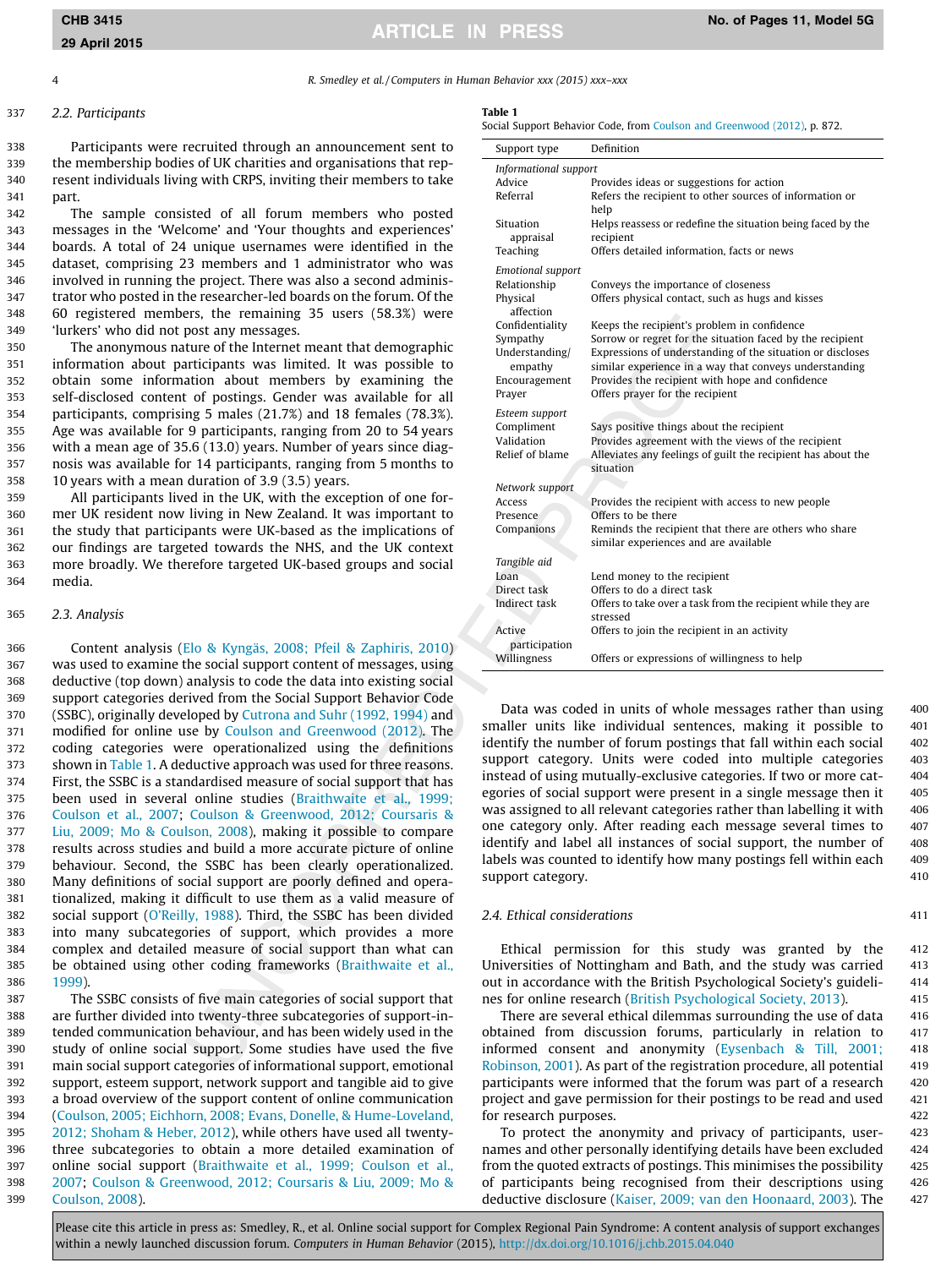Table 2

Number of messages and percentage containing social support for each month.

| Month             | Welcome<br>board |       | Your Thoughts<br>and<br>Experiences<br>board |       | Total |       |
|-------------------|------------------|-------|----------------------------------------------|-------|-------|-------|
|                   | $\boldsymbol{n}$ | %     | $\boldsymbol{n}$                             | %     | n     | %     |
| <b>March 2012</b> | 1                | 100.0 | $\Omega$                                     | n/a   | 1     | 100.0 |
| <b>Iune 2012</b>  | 16               | 93.8  | 68                                           | 80.9  | 84    | 83.3  |
| July 2012         | 6                | 100.0 | 18                                           | 94.4  | 24    | 95.8  |
| August 2012       | 3                | 100.0 |                                              | 0.0   | 4     | 75.0  |
| September 2012    | 12               | 100.0 | 16                                           | 87.5  | 28    | 92.9  |
| October 2012      | 26               | 100.0 | 25                                           | 80.0  | 51    | 90.2  |
| November 2012     | 7                | 85.7  | 16                                           | 93.8  | 23    | 91.3  |
| December 2012     | 5                | 100.0 | 1                                            | 100.0 | 6     | 100.0 |
| Total             | 76               | 97.4  | 145                                          | 84.1  | 221   | 88.7  |

Note: Messages dated March 2012 were posted by administrators before the forum was launched.

 data was taken from a closed, password-protected forum, which further protects the privacy of participants by making it impossible to use an Internet search engine to trace quotes back to their orig-431 inal source ([Kraut et al., 2004](#page-11-0)).

## 432 3. Results

 Table 2 shows the number of messages posted per month on each board, together with the percentage of messages that con- tained at least one type of social support. The forum had high levels of activity within days of being launched, with the first month hav- ing the greatest number of messages. Activity levels fell notably during two months, August and December. The proportion of mes- sages containing social support was consistently high across all seven months of the study.

441 Table 3 shows the number of forum postings in each category of 442 social support. Overall, the most common types of social support

Social support content of postings.

were emotional and informational support, followed by esteem 443 support and network support, with tangible aid being the least 444 frequent. 445

### 3.1. Emotional support 446

Emotional support was present in  $73.8\%$  of postings. Five of the  $447$ seven subcategories were present in the data: understanding/em- 448 pathy (66.1%), physical affection (13.6%), encouragement (13.1%), 449 relationship  $(5.4%)$  and sympathy  $(2.7%)$ .

Understanding/empathy messages were the most common type 451 of emotional support observed. Members used a high level of 452 self-disclosure to share their stories, talk about their medical histo- 453 ries and how they came to be diagnosed with CRPS, and discuss the 454 difficult and complex issues involved in living with this debilitat-<br>455 ing illness. For example: 456

''Hello! Am not sure if I am writing this in the right place - but 457 here goes! I have CRPS in my left arm following a broken 458 humerus in January 2011. It extends from my left shoulder to fin-<br>459 gertips - and yes, I am left handed! I was lucky to be diagnosed 460 relatively early - after 6 months - thanks to my hydrotherapist 461 at the [hospital]. I was really grateful for this - as other people 462 were telling me that I wasn't trying hard enough etc., even 463 though I couldn't move my arm, shoulder and hand...! I also tried 464 to keep my fingers moving as much as possible right from the 465 beginning - my arm and hand were really swollen and I was wor- 466 ried it would all seize up. I play the piano so kept doing exercises 467 with my hand - I'm sure this helped a lot".  $468$ 

[Welcome board, thread 1, message 19] 469

Others demonstrated their understanding by disclosing similar 470 information about themselves, after which the first member would 471 often post a subsequent reply giving further information. This led 472 to a shared understanding that was expressed through a high level 473 of empathy. Members appeared to derive great meaning from 474 these exchanges, as this quote illustrates: 475

| Support type             | Welcome board                          |      | Your thoughts and<br>experiences board |      | Overall          |      |
|--------------------------|----------------------------------------|------|----------------------------------------|------|------------------|------|
|                          | n                                      | $\%$ | n                                      | %    | $\boldsymbol{n}$ | $\%$ |
| <b>Emotional support</b> | 68                                     | 89.5 | 95                                     | 65.5 | 163              | 73.8 |
| Understanding/empathy    | 57                                     | 75.0 | 89                                     | 61.4 | 146              | 66.1 |
| Physical affection       | 19                                     | 25.0 | 11                                     | 7.6  | 30               | 13.6 |
| Encouragement            | 14                                     | 18.4 | 15                                     | 10.3 | 29               | 13.1 |
| Relationship             | $\begin{array}{c} 10 \\ 2 \end{array}$ | 13.2 | 2                                      | 1.4  | 12               | 5.4  |
| Sympathy                 |                                        | 2.6  |                                        | 2.8  | 6                | 2.7  |
| Confidentiality          | $\overline{0}$                         | 0.0  | $\Omega$                               | 0.0  | $\Omega$         | 0.0  |
| Prayer                   | $\bf{0}$                               | 0.0  | $\Omega$                               | 0.0  | $\Omega$         | 0.0  |
| Informational support    | 24                                     | 31.6 | 53                                     | 36.6 | 77               | 34.8 |
| Advice                   | 11                                     | 14.5 | 38                                     | 26.2 | 49               | 22.2 |
| Situation appraisal      | 10                                     | 13.2 | 17                                     | 11.7 | 27               | 12.2 |
| Teaching                 | 3                                      | 3.9  |                                        | 4.8  | 10               | 4.5  |
| Referral                 | 4                                      | 5.3  | 2                                      | 1.4  | 6                | 2.7  |
| Esteem support           | 25                                     | 32.9 | 44                                     | 30.3 | 69               | 31.2 |
| Validation               | 14                                     | 18.4 | 36                                     | 24.8 | 50               | 22.6 |
| Compliment               | 13                                     | 17.1 | 12                                     | 8.3  | 25               | 11.3 |
| Relief of blame          | $\mathbf{0}$                           | 0.0  | $\Omega$                               | 0.0  | $\Omega$         | 0.0  |
| Network support          | 13                                     | 17.1 |                                        | 2.1  | 16               | 7.2  |
| Companions               | 10                                     | 0.1  | 2                                      | 1.4  | 12               | 5.4  |
| Presence                 | 3                                      | 0.0  | $\Omega$                               | 0.0  | 3                | 1.4  |
| Access                   | $\Omega$                               | 0.0  |                                        | 0.7  |                  | 0.5  |
| Tangible aid             | 3                                      | 3.9  |                                        | 1.4  | 5                | 2.3  |
| Direct task              |                                        | 2.6  |                                        | 0.7  | 3                | 1.4  |
| Indirect task            |                                        | 0.0  |                                        | 0.7  |                  | 0.5  |
| Willingness              |                                        | 1.3  |                                        | 0.0  |                  | 0.5  |
| Loan                     |                                        | 0.0  | O                                      | 0.0  | 0                | 0.0  |
| Active participation     | 0                                      | 0.0  | $\Omega$                               | 0.0  | 0                | 0.0  |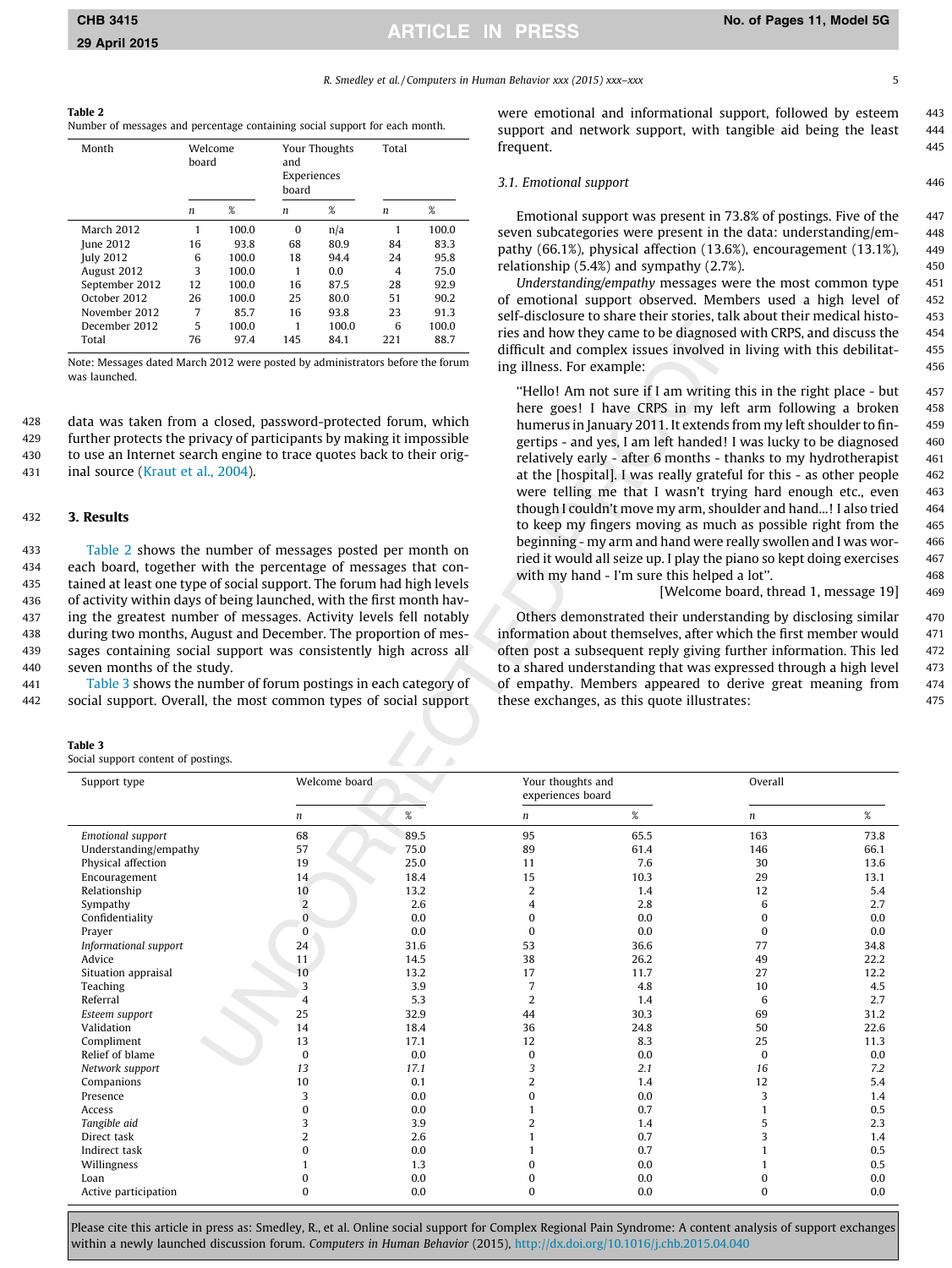476 ''Thank you for your response. It gives me much hope hearing 477 others story's''.

478 [Welcome board, thread 1, message 34]

 Physical affection was conveyed through written messages due to the text-based nature of online communities. Members exchanged affection through phrases like ''Gentle hugs'' (Welcome board, thread 1, message 13), while the most common affectionate gesture involved ending a message by writing ''x'' (e.g. Your Thoughts and Experiences board, thread 1, message 10).

 Encouragement messages provided hope to members, helped to boost their confidence about achieving personal goals, and inspired 487 them to continue with therapeutic treatments and other activities. During a discussion about hydrotherapy, when a member said that things went well until he left the water and spent the next three days in agony, others encouraged him to continue (''Stick to the hydrotherapy it is good for us I guess'', Your Thoughts and Experiences board, thread 8, message 4). The importance of hope was particularly evident when one member talked in detail about her complex CRPS-related problems and her fears that she would not be able to regain control over her life. She immediately received a reply encouraging her not to give up or lose hope, 497 saying:

| 498 | "Hopefully things withh start to fall into place for you and don't |
|-----|--------------------------------------------------------------------|
| 499 | give up, keep going as best you can".                              |

500 [Welcome board, thread 1, message 6]

 Relationship messages expressed the importance of closeness within the online community. As one member explained, ''It is so lovely to see everyone supporting each other on here. It is a great idea to have a site where we can chat to others who truly under- stand what it is like to live with CRPS'' (Welcome board, thread 1, message 46). Another member expressed similar sentiments by saying:

 ''Isnt strange that we live so close, with quite a lot in common, and when all this started I felt so alone, and 'its only me, know one else understands', so from that the forum has been a great 511 idea''.

512 [Your Thoughts and Experiences board, thread 18, message 19]

 Sympathy messages expressed sorrow for the pain and distress experienced by the recipient, with a particular focus on diagnosis, symptoms and CRPS-related limitations on the type of activities that members could perform. When one member explained that she experienced seven years of agony, distress and worsening symptoms before she was diagnosed CRPS, others said how sorry they were for this (''I am sorry it took you so long to be diagnosed'', Your Thoughts and Experiences board, thread 18, message 12). Similarly, when a newly joined member explained that he was finding it very difficult to cope with CRPS, he received the following 523 reply:

524 ''Sorry to hear you are having such a tough time at the 525 moment''.

526 [Welcome board, thread 1, message 68]

# 527 3.2. Informational support

528 Informational support was present in 34.8% of postings. All four 529 subcategories were present in the data: advice (22.2%), situation 530 appraisal (12.2%), teaching (4.5%) and referral (2.7%).

 Advice messages were the most common type of informational support, and typically offered suggestions for coping with CRPS and managing the impact of the illness on daily life. Members urged each other to continue using the affected limb (''Even though

you have not been given physio help I would suggest that you keep 535 your foot as mobile as you can'', Welcome board, thread 1, message 536 29), and suggested strategies like knitting or sports to keep their 537 body active. Medication was often discussed, and members also 538 exchanged information about disability aids that made their lives 539 easier ("I need a stainless steel 'Spork' so as I dont need my hubbie 540 cut my dinner up whilst in a restaurant'', Your Thoughts and 541 Experiences board, thread 18, message 1). Setting realistic and 542 achievable goals was seen as being particularly important, as 543 demonstrated in the following quote from an individual who ini- 544 tially had unrealistic expectations for what she hoped to achieve: 545

"Ive now set some sensible ones [goals] and that baby steps are 546 always easiest". 547

[Welcome board, thread 1, message 8] 548

Situation appraisal messages helped members to reassess their 549 situation, putting things into a more positive perspective. 550 Members often urged one another to be positive and focus on 551 the important things in life like family and loved ones (''as bad 552 as it gets I thank god I'm here because it could have been so differ- 553 ent I may not have been alive to see my gorgeous children grow 554 up'', Welcome board, thread 1, message 12). For some individuals, 555 being diagnosed with CRPS and knowing the cause of their pain 556 was a life-changing experience that helped put things into 557 perspective and led to a deeper understanding of how CRPS can 558 affect the whole family, as this quote indicates: 559

"Ive lived with this for the last  $7 \frac{1}{2}$  years and wow to be told  $560$ that it wasnt in my head was such a relief and that I was normal 561 (ish) was such a relief. From a small bang on the arm,  $my/our = 562$ quality of life has been so badly affected, and even though I 563 thought it was only affecting me I didnt realise how badly it 564 was affecting the rest of the family". 565

[Welcome board, thread 1, message 3] 566

Teaching messages provided factual information about CRPS and 567 how to use forum features like the personal messaging facility. 568 Members discussed the prognosis for individuals diagnosed with 569 CRPS (''CRPS pain can improve within one year after the injury, 570 but if it is still unchanged after 12 months (longstanding CRPS), 571 then it will often not improve at all'', Your Thoughts and 572 Experiences board, thread 1, message 21), while one member 573 emphasised the importance of being sceptical about horror stories 574 and other unverified sources of information on the Internet. She 575 explained that members should only trust information that comes 576 from reputable, evidence-based sources, saying:  $577$ 

''I do think some people read far too much into this kinda thing 578 and I'm not sure it always has a positive effect on people/their 579 illness. [...] My theory is, if it hasn't been published by a 580 reputable source (such as Arthritis Research UK, NHS etc...) 581 then there is a potential for the info to be unresearched or not 582 evidenced based". 583

[Your Thoughts and Experiences board, thread 13, message 12] 584

Referral messages directed members to other sources of infor- 585 mation. Most referrals were to Web sites and organisations that 586 provide additional knowledge and information (''If you don't 587 already have leaflets, the Arthritis Research site has the info from 588 their's online I think'', Your Thoughts and Experiences board, 589 thread 6, message 3). Some referrals helped members save money 590 when buying pet supplies or other items ("A good website for 591 everything from beds to toys to food is [name]", Welcome board, 592 thread 1, message 47), while one member who felt frustrated by 593 a lack of understanding from his pain consultant was urged to seek 594 a referral to a specialist CRPS treatment centre, as indicated in this 595 reply: 596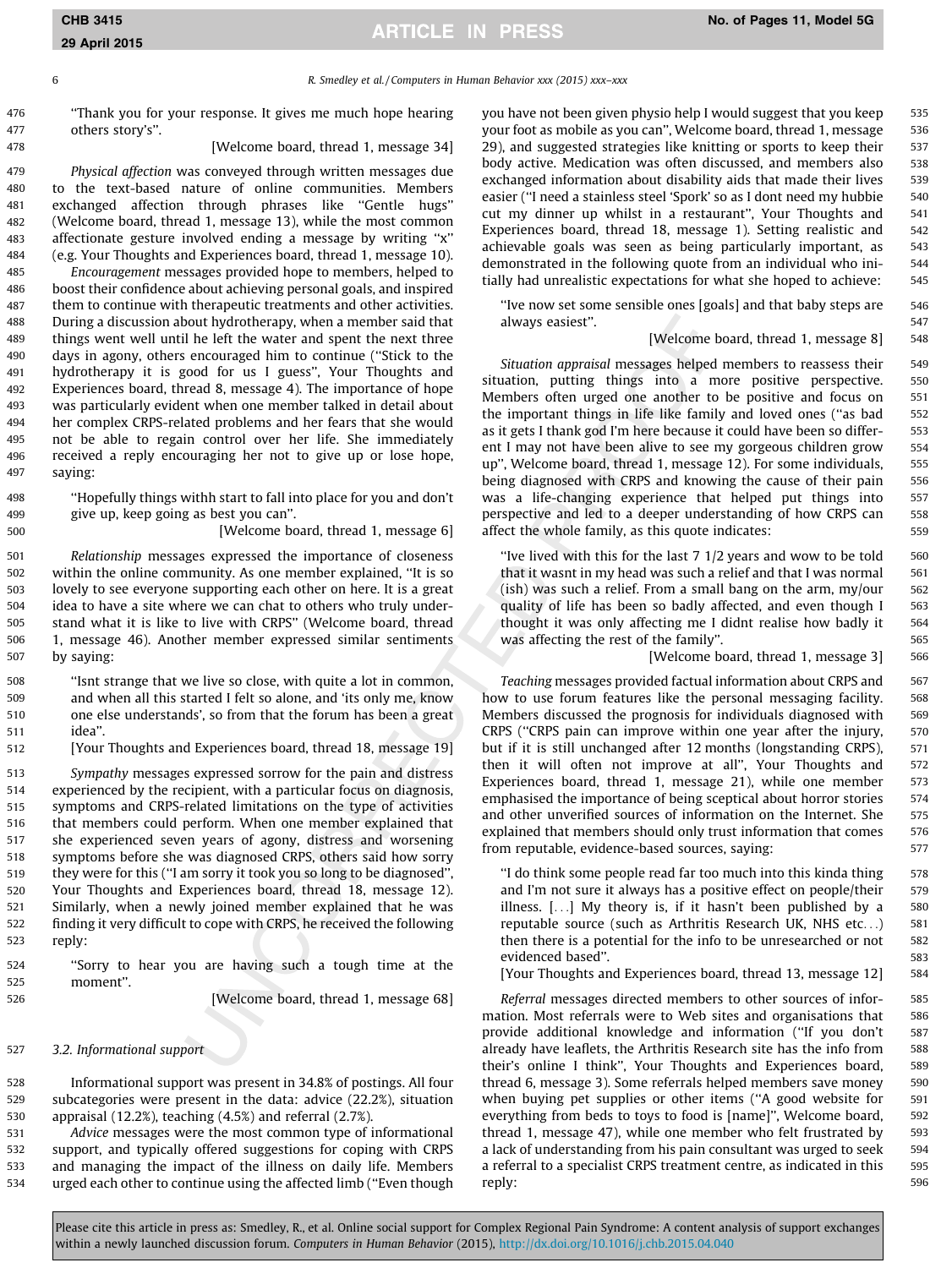599 not praise them highly enough''. 600 [Welcome board, thread 1, message 29]

# 601 3.3. Esteem support

602 Esteem support was present in 31.2% of postings. Two of the 603 three subcategories were present in the data: validation (22.6%) 604 and compliment (11.3%).

 Validation messages agreed with the feelings of the recipient and supported their assessment of the situation. When a pain con- sultant told one member that he'd seen people in more pain and dismissively advised her to 'get over it', others agreed with him that this was not acceptable (''You need to be taken seriously'', Welcome board, thread 1, message 29). Members sometimes expressed fears that they were 'moaning' and 'saying too much' on the forum, and others would often post reminders that it is important to express themselves and talk openly about their feel-ings, as illustrated in this quote:

| 615 | "You go on as long as you like, Ive had a good whinge on here". |
|-----|-----------------------------------------------------------------|
| 616 | [Welcome board, thread 1, message 13]                           |

 Compliment messages expressed positive things about the recip- ient and what they have achieved despite suffering from CRPS. One member was complimented for successfully managing her CRPS without taking any medication (''would like to say how lucky are you'', Your Thoughts and Experiences board, thread 1, message 4). In another example, when a member mentioned that she was preparing for possible inclusion in the Paralympics, others were quick to applaud her and one reply said:

| 625 | "Good luck with the Paracycling assessment, what your doing is" |  |
|-----|-----------------------------------------------------------------|--|
| 626 | fantastic".                                                     |  |

627 [Welcome board, thread 1, message 62]

# 628 3.4. Network support

629 Network support was present in 7.2% of postings. All three sub-630 categories were present in the data: companions (5.4%), presence 631 (1.4%) and access (0.5%).

 Companions messages reminded members that they were not alone and that other forum members share similar backgrounds and experiences. Members were urged to express their feelings and remember that others care about them (''All I can say is for you to go with your feeling s cry if you want to scream if u need to and know that people care about you and how you are feelings'', Your Thoughts and Experiences board, thread 1, message 10). In another example, a member explained the importance of being able to talk to others who have CRPS and have been through sim-ilar experiences:

642 ''I have a family support network and friends that are support-643 ive but even so the only people that really understand are peo-644 ple that have the same condition''.

645 [Welcome board, thread 1, message 14]

 Presence messages provided support by offering 'to be there' for the recipient. This type of support was typically offered when new members introduced themselves to the group. For example, when a member introduced herself and explained the difficulties she was experiencing as a result of her illness, she received the following 651 reply:

652 ''If I can help in anyway let me know''.

653 [Welcome board, thread 1, message 31]

Only one access message was observed. During a discussion 654 about accessibility problems and outdoor activities, two members 655 realised they lived close to each another and one replied saying: 656

''[It] would be great to bump into one another''. 657

[(Your Thoughts and Experiences board, thread 18, message 658 17)] 659

3.5. Tangible aid 660

Tangible aid was present in 2.3% of postings. Three of the five  $661$ subcategories were present in the data: direct task (1.4%), indirect 662 task  $(0.5\%)$  and willingness  $(0.5\%)$ . 663

Direct task messages offered to do something that would 664 directly help with a member's problem or situation. Sometimes 665 this was expressed by offering to search for more information that 666 might help with a problem. For example, when members were dis-<br>667 cussing pain caused by exposure to cold air and wondering 668 whether it might be possible desensitise themselves to cold tem-<br>669 peratures, an individual offered to help by replying: 670

''I will try and research some more into the cold''. 671

[Welcome board, thread 1, message 57] 672

Indirect task messages were offers of help that are not directly 673 related to a problem. For example, when a member asked how to 674 find out how many people in the UK suffer from CRPS, he received 675 the following reply: 676

''I am not sure how to find out how many people have CRPS in 677 the UK however I will try and do some research". 678 [Your Thoughts and Experiences board, thread 1, message 19] 679

Willingness messages offered to provide help or assistance of a 680 general and non-specific nature. For example, one message said: 681

''If I can help in anyway let me know''. 682 [Welcome board, thread 1, message 31] 683

# **4. Discussion 684**

This study investigated online social support in a newly 685 launched CRPS discussion forum. The aim was to examine the 686 social support content of messages, to investigate what kind of 687 social support is present and how support processes become 688 established. 689

Despite the relatively small sample size, participant demo- 690 graphics broadly reflected what is normally found in the CRPS pop- 691 ulation. Participants were 78.3% female and 21.7% male, which 692 compares very closely to statistics indicating that CRPS affects four 693 times as many females than males [\(de Mos et al., 2007; Sandroni](#page-11-0) 694 [et al., 2003](#page-11-0)). Participants had a mean age of 35.6 years, compared 695 with those aged 50-70 being most at risk of developing CRPS [\(de](#page-11-0) 696 [Mos et al., 2007; Sandroni et al., 2003](#page-11-0)). This might be because older 697 people are less likely to be Internet users [\(Office for National](#page-11-0) 698 [Statistics, 2013\)](#page-11-0) and middle-aged people are more likely to use 699 the Internet for health-related purposes [\(Andreassen et al., 2007;](#page-10-0) 700 [Baker, Wagner, Singer, & Bundorf, 2003; Ybarra & Suman, 2006\)](#page-10-0), 701 so one might expect forum members to be slightly younger than 702 what is normally found in the CRPS population. 703

### 4.1. Social support 704

Analysis of the number of messages posted each month showed 705 that activity levels on the forum were consistently high with the 706 exception of two months, August and December. The reason why 707 fewer messages were posted during those months is unclear. 708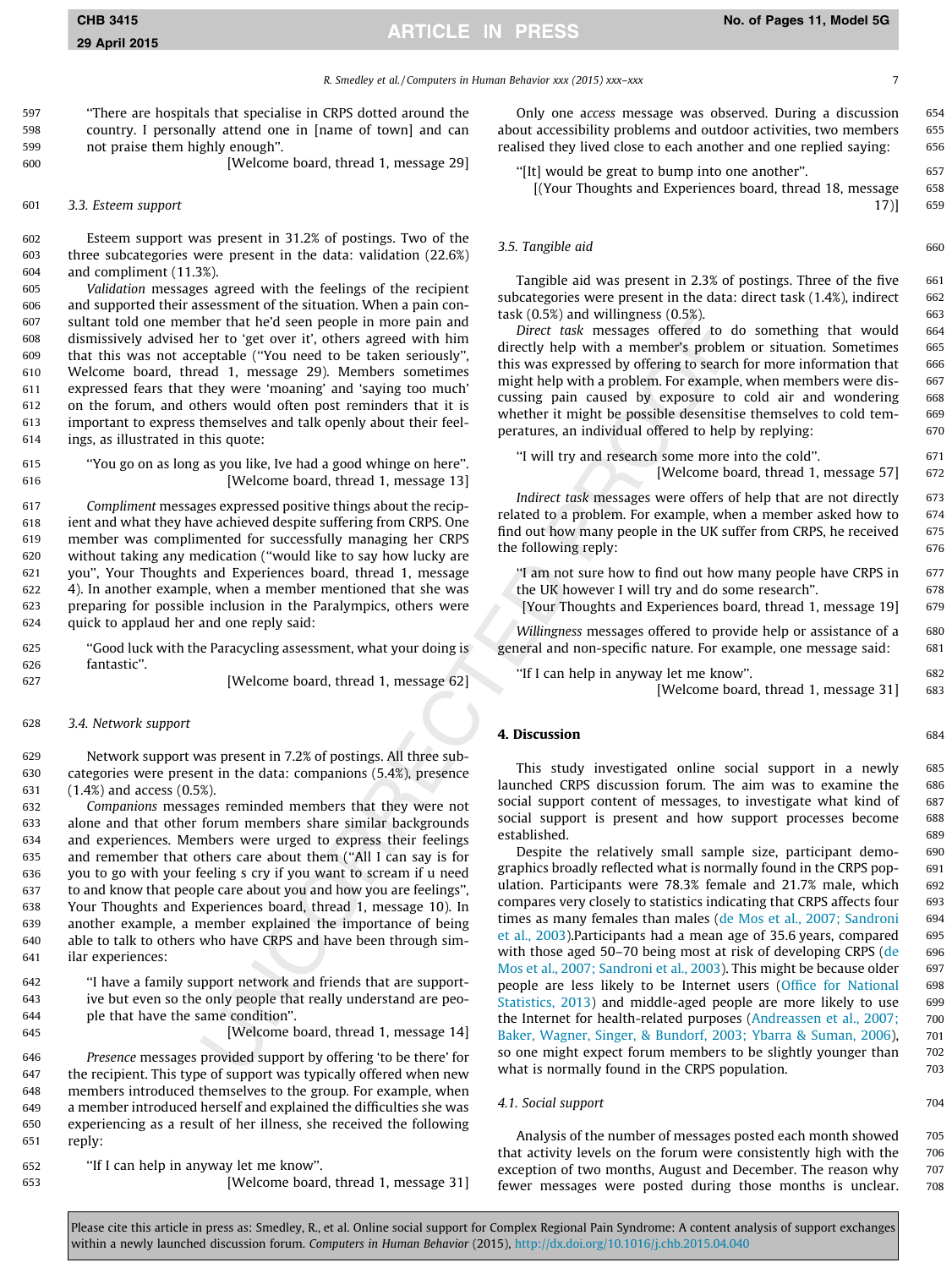Speculatively, it might simply have been because those months are associated with the summer and Christmas holidays respectively, so members could have been involved in other activities and might not have had the same amount of time for using the forum.

 When a new forum is launched, there is a possibility that activ- ity levels may increase month-by-month as members get to know one another, new members join, and the community becomes established. However, this pattern was not observed. Instead, activity levels were high during the first month with a large num- ber of messages posted in the 'Your Thoughts and Experiences' board, and then settled into a fairly consistent number of messages per month. The percentage of messages containing social support was also consistently high. During the first month 83.3% of mes- sages contained at least one type of social support, and most sub- sequent months had even higher levels of support content. Rather than needing time for support processes to become established, the provision of social support arose very quickly within the forum with members actively posting messages, introducing themselves, discussing their experiences, building relationships, responding to queries and exchanging social support. Support processes became established in a similar way to face-to-face groups, where individ- uals meet for the first time and begin supporting one another straight away.

 Overall, 88.7% of messages contained at least one type of social support. Emotional support was the most common (present in 73.8% of messages), followed by informational support (34.8%), esteem support (31.2%), network support (7.2%) and tangible aid 736 (2.3%).

#### 737 4.1.1. Emotional support

 Emotional support was present in 73.8% of messages. These messages were used to convey understanding/empathy, give phys- ical affection, provide encouragement to help members achieve their goals, emphasise the importance of closeness in their rela- tionships, and offer sympathy regarding symptoms and restrictions on daily activities. In particular, messages in the understanding/ empathy subcategory involved high levels of self-disclosure with members sharing their personal stories and disclosing further information to demonstrate their understanding.

 Previous research has shown that emotional support can be expressed using both direct and indirect statements [\(Winzelberg,](#page-11-0) [1997\)](#page-11-0). Instead of directly and explicitly requesting support, members used indirect strategies to obtain support through self- disclosure and shared experiences [\(Eichhorn, 2008](#page-11-0)). This typically took the form of turn-taking where a member would post a message describing a problem, challenge or personal experience of particular concern, a second member would reply and demon- strate their understanding of the situation by disclosing their own experiences, and the first member would then respond by expanding upon their thoughts and revealing additional informa- tion about themselves and the difficulties they are experiencing ([Tichon & Shapiro, 2003](#page-11-0)). This process continued cyclically, leading to high levels of emotional support through self-disclosure.

 Like in other studies of online social support (e.g. [Coulson &](#page-10-0) [Greenwood, 2012\)](#page-10-0), emotional support appeared to be particularly important and beneficial to members. Messages indicated that they felt emotionally supported through their shared backgrounds and experiences. Members often commented how important it was to have a place where they could talk openly with others who can relate to their experiences, allowing them to express feelings that their family and friends might find difficult to understand or empathise with. Hearing other people's stories gave members a sense of hope for the future, and provided them with the encour- agement to continue seeking ways to live with and overcome the limitations of this unpleasant and debilitating illness.

#### 4.1.2. Informational support 773

Informational support was present in 34.8% of messages. These 774 messages were used to provide advice on managing the impact of 775 CRPS on daily life, helped members reappraise their situation to 776 focus on the important things in life, taught them to use the forum 777 more effectively and consider the trustworthiness of online infor-<br>
778 mation, and referred members to Web sites and other external 779 sources of information  $\frac{780}{200}$ 

These lower levels of informational support together with 781 higher levels of emotional support are consistent with the predic-<br>
782 tions of Optimal Matching Theory ([Cutrona & Suhr, 1994\)](#page-10-0). 783 According to this theory, the controllability of a situation plays 784 an important role in determining what kind of social support will 785 be most beneficial to the individual. It proposes that individuals 786 with controllable problems should benefit most from informa-<br>
787 tional support because they can use this information, advice and 788 guidance to help them deal with the cause of their difficulties. 789 However, those with uncontrollable problems should benefit more 790 from emotional support because this will help them to cope with 791 unpleasant emotions and stressful negative effects of being in an 792 uncontrollable situation. 793

For individuals with chronic CRPS that has failed to resolve 794 itself, treatment is palliative and involves helping the individual 795 learn how to control and self-manage their illness ([Rodham](#page-11-0) 796 [et al., 2012, 2013](#page-11-0)). Participants used informational support to help 797 with the controllable aspects of living with CRPS like the use of dis-<br>798 ability aids, while emotional support was important for the uncon- 799 trollable aspects of living with a chronic illness that does not have 800 a cure. Several previous studies investigating online social support 801 for health conditions like cancer [\(Coulson & Greenwood, 2012;](#page-10-0) 802 [Turner et al., 2001](#page-10-0)), eating disorders ([Eichhorn, 2008\)](#page-11-0), infertility 803 ([Malik & Coulson, 2008a, 2008b\)](#page-11-0), irritable bowel syndrome 804 ([Coulson, 2005](#page-10-0)) and physical disability ([Braithwaite et al., 1999\)](#page-10-0) 805 have also supported Optimal Matching Theory. 806

### 4.1.3. Esteem support 807

Esteem support was present in 31.2% of messages. These 808 messages were used to validate the feelings of other members 809 by encouraging them to express themselves openly and support 810 each other's decisions, and to compliment members on their 811 achievements. 812

This type of social support was typically offered spontaneously, 813 making it the third most common type of social support within the 814 forum. This is consistent with Optimal Matching Theory, which 815 predicts that esteem support is important in both controllable 816 and uncontrollable situations. For individuals faced with an uncon- 817 trollable problem, esteem support can reduce the negative impact 818 of a stressful situation by reassuring the individual of their worth 819 and reminding them that they are not to blame ([Cutrona & Suhr,](#page-10-0) 820 [1994\)](#page-10-0). Esteem support was typically offered in response to the high 821 levels of self-disclosure within the forum, making it closely linked 822 to the emotional support content of postings. The most important 823 function of esteem support was validating the messages posted by 824 other members, indicating that the shared experiences of forum 825 members puts them in a unique position to understand and com-<br>826 ment upon the difficulties of living with a chronic illness on a daily 827 basis [\(Coulson et al., 2007](#page-10-0)). 828

### 4.1.4. Network support 829

Network support was present in 7.2% of messages. These mes- 830 sages reminded members that they are not alone in their experi-<br>831 ences, and emphasized the presence of other members who 832 could support the individual in their struggle with the disease. 833

Individuals with chronic CRPS can become socially isolated and 834 withdrawn due to the unpleasant and debilitating nature of their 835 symptoms, with difficulties participating in social and recreational 836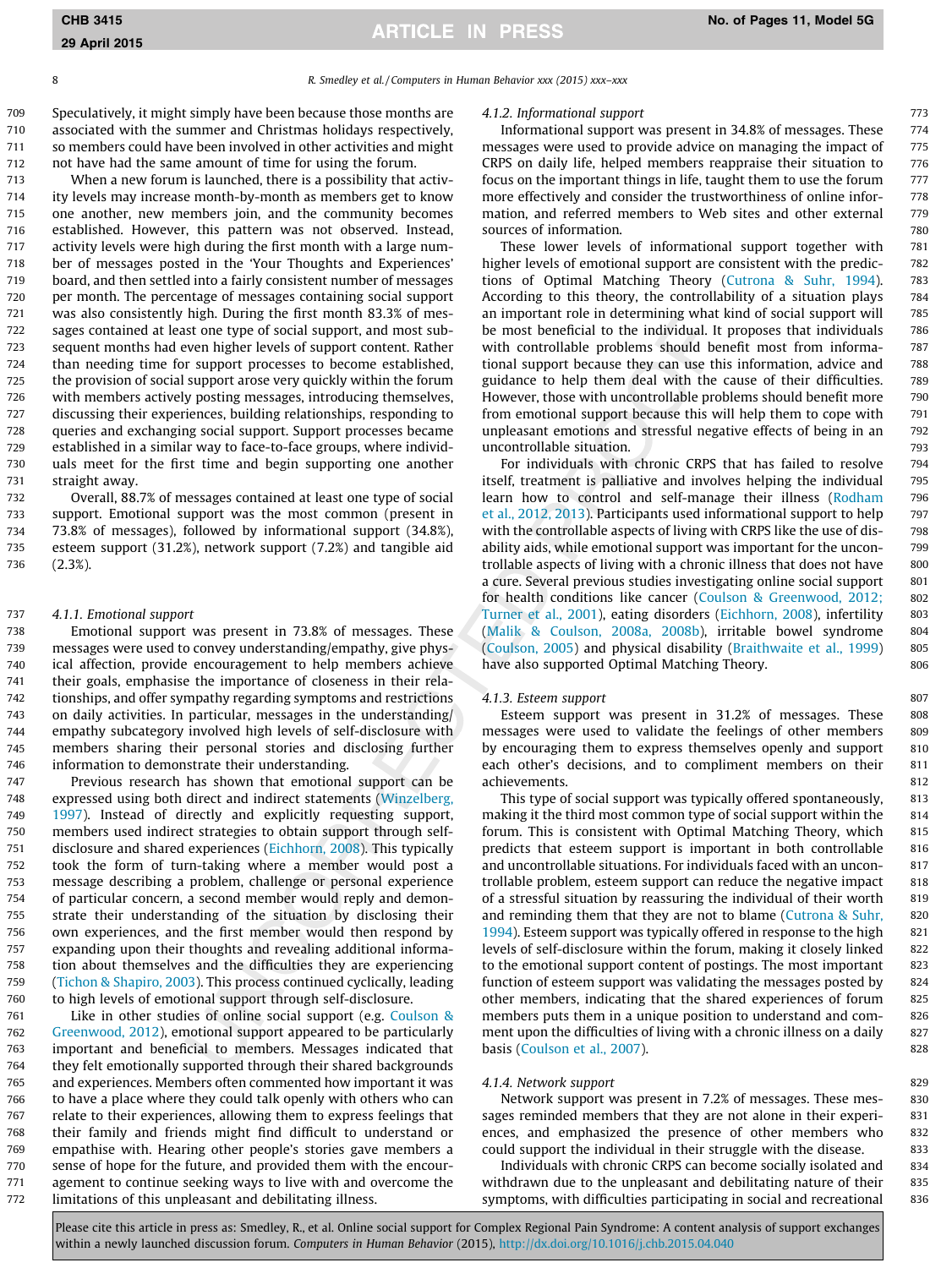activities ([Galer et al., 2000](#page-11-0)) and a reduced social network through which to obtain support ([Rodham et al., 2009](#page-11-0)). Network support may be particularly important for individuals with a restricted social network because their networking needs may need to be ful- filled through the online community to offset feelings of loneliness, 842 isolation and alienation in their everyday lives [\(Braithwaite et al.,](#page-10-0) 843 [1999\)](#page-10-0).

 This makes it surprising that network support was one of the least prevalent support categories in this study, with levels much lower than those reported in communities for HIV/AIDS ([Coursaris & Liu, 2009; Mo & Coulson, 2008](#page-10-0)) and Huntington's dis-848 ease ([Coulson et al., 2007](#page-10-0)). However, it emerged that participants were using the CRPS forum alongside other social media platforms like Facebook and Twitter. Even though participants used the forum to fulfil many of their emotional and informational support needs, this meant that they did not need to rely on the forum for their networking needs because those needs were already being fulfilled through other outlets, and hence levels of network support were lower than expected. This shows that newly launched online support communities do not all develop in the same way, instead it depends on the unique and individual needs of members who join these communities, and also their wider social media use.

#### 859 4.1.5. Tangible aid

 Tangible aid support was present in 2.3% of messages. These messages offered to provide direct help to overcome a situation, indirect help that is not directly linked to a problem, or expressed a general willingness to provide help if requested.

 These low levels of tangible aid are typical of what has been found in other studies [\(Coulson et al., 2007; Coursaris & Liu,](#page-10-0) [2009; Mo & Coulson, 2008](#page-10-0)) and may be due to the limitations of online communication. The lack of face-to-face contact between members restricts the opportunities to provide this type of practi- cal assistance to help with problems, so tangible aid was limited to the kinds of tasks that can be conducted over the Internet like searching for information or offering to exchange private messages.

#### 873 4.2. CRPS four pillars of intervention

 These results indicate that social support received by taking part in forums and other types of online community may play an 876 important role in the CRPS 'four pillars of intervention' ([Turner-](#page-11-0) [Stokes & Goebel, 2011\)](#page-11-0), which focus on education, pain relief, rehabilitation and psychological intervention.

 First, education is needed to help members learn more about CRPS, what treatment options are available, how to self-manage 881 the illness, and how their own behaviour can influence pain levels. The informational support received through the forum served a range of educational purposes. Individuals received factual infor- mation about CRPS, practical advice on a range of topics that helped them to cope with the illness and minimise its impact on everyday life, and they also used the forum to discuss treatment options, set goals and review their progress. Esteem support was used to compliment members on their achievements.

 Second, pain relief may be needed to control pain levels and, in turn, to help the individual sleep. Informational and emotional support messages on the forum were of great benefit in relation to this, with members discussing pharmacological interventions, invasive treatments, and specialist pain management courses. They talked about their medication regimes and whether or not 895 they had found those drugs helpful for controlling pain levels, their experiences of undergoing invasive treatments like spinal cord stimulation, and the benefits of attending specialist inpatient courses to help them learn how to control their pain levels. This was particularly beneficial for helping individuals learn more 899 about potential options for pain control, and it gave them a realistic 900 appraisal of how effectively each option might work based on other 901 people's experiences. 902

Third, physical and vocational rehabilitation should be used to 903 restore normal functioning in the affected limb and alleviate the 904 negative social and financial impacts of not working. 905 Informational, emotional and esteem support messages were 906 important in physical rehabilitation, with members exchanging 907 information and advice about desensitization, exercise techniques 908 and disability aids that they found helpful to restore and maintain 909 physical functioning, and validating each other's views as well as 910 providing encouragement. Emotional support was important for 911 the vocational aspects of CRPS, with individuals discussing both 912 the challenges that CRPS posed in their working lives and also 913 the difficulties that some individuals faced if they were no longer 914 able to work. 915

Fourth, psychological interventions are used to address other 916 factors that contribute to pain and disability. Informational, emo- 917 tional and esteem support messages were all used to discuss neg- 918 ative problems, coping strategies, and the importance of staying 919 positive and focussing on the important things in life, while net- 920 work support reminded members that they are not alone in their 921 struggles with the illness. These are all likely to have contributed 922 to the improved psychological wellbeing of members. 923

#### 4.3. Limitations & future research 924

There were several limitations in this study, which lead to a 925 number of suggestions for future research. First, just over half 926 the registered members (58.3%) were 'lurkers' who did not post 927 any messages. This is typical of what is often found in health-re- 928 lated online communities, where the number of 'lurkers' can range 929 from 0% to 99% with a mean of 45.5% [\(Nonnecke & Preece, 2000](#page-11-0)). Of 930 the 23 participants who posted forum messages,  $17$  (73.9%) were 931 low frequency posters who posted less than the mean of 9.5 mes- 932 sages per participant, while the remaining 6 (26.1%) were high fre- 933 quency posters. These high frequency posters were responsible for 934 most of the forum content, creating 57.9% of threads and writing 935 75.1% of messages. This indicates that they were core members 936 who played an important role in initiating and sustaining discus-<br>937 sions, providing support and answering questions. 938

Some previous studies have noted the presence of core members 939 in virtual communities. For example, [Letourneau et al. \(2012\)](#page-11-0) dis- 940 tinguished between nonusers, moderate users and high users in a 941 study of online support for asthma and allergies using chat sessions, 942 where nonusers were comparable to 'lurkers' and provided little 943 usable data, moderate users took part in three or four chat sessions, 944 and high users formed a core group who took part in at least five 945 chat sessions. Core groups have also been reported in online com- 946 munities for breast cancer [\(Høybye, Johansen, & Tjørnhøj-](#page-11-0) 947 [Thomsen, 2005\)](#page-11-0), clinical depression [\(Muncer, Loader, Burrows,](#page-11-0) 948 [Pleace, & Nettleton, 2000](#page-11-0)) and older people ([Pfeil, Svangstu, Ang,](#page-11-0) 949 [& Zaphiris, 2011](#page-11-0)). In the present study, the presence of a core group 950 meant that a large part of the dataset was generated by a relatively 951 small subgroup of participants. It is difficult to determine how clo-<br>952 sely the data from these core members represents the experiences 953 of all participants in the study, or how well these results would gen- 954 eralise to other online communities. The same state of the set of the set of the set of the set of the set of the set of the set of the set of the set of the set of the set of the set of the set of the set of the set of th

Second, although the SSBC coding framework has been used in 956 many studies of online social support, it should be noted that the 957 SSBC was not originally developed for online use. The SSBC was 958 devised for analysing face-to-face supportive interactions between 959 spousal couples ([Cutrona & Suhr, 1992, 1994](#page-10-0)) and has subse- 960 quently been adapted for online use (e.g. [Coulson & Greenwood,](#page-10-0) 961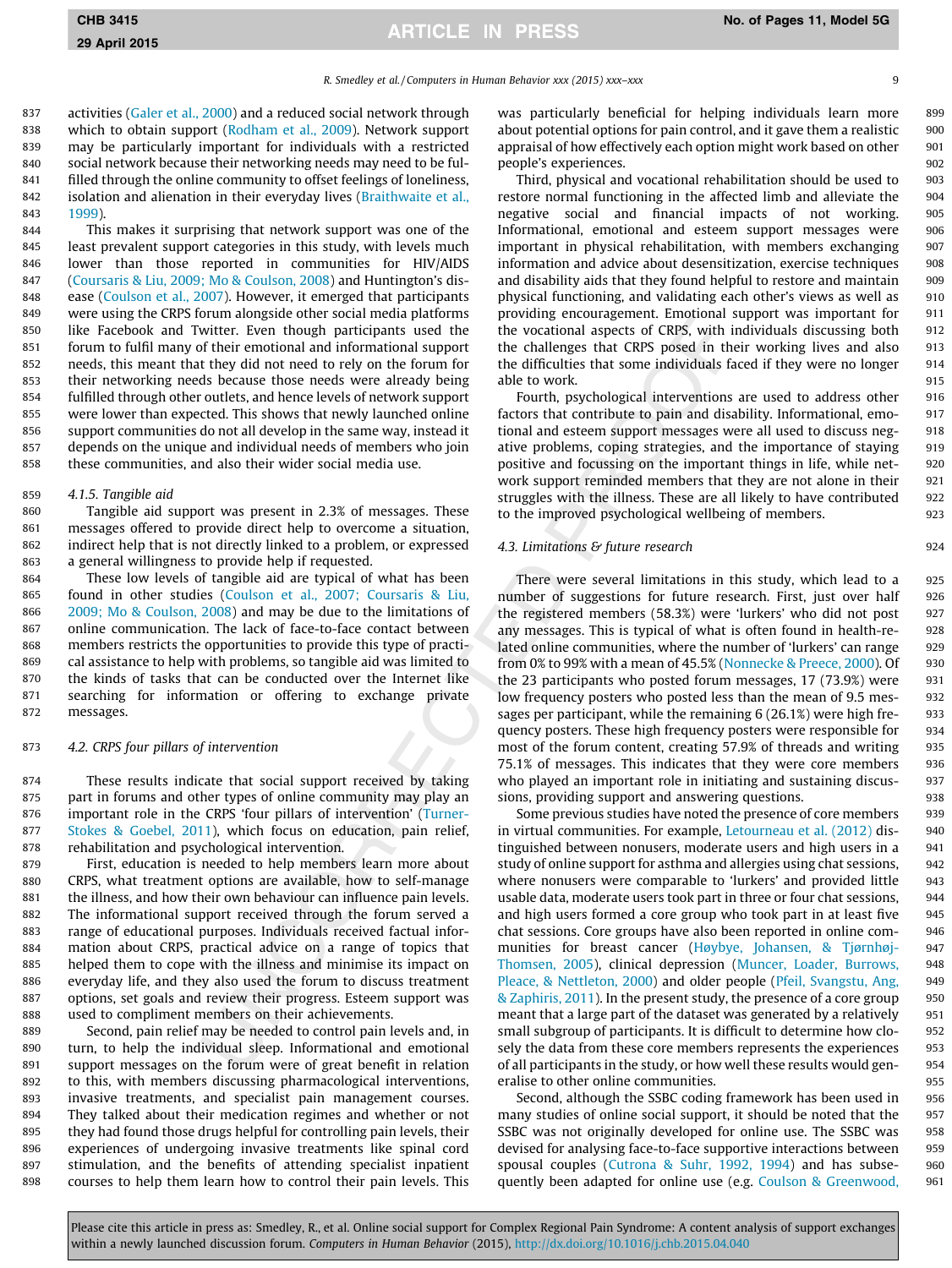<span id="page-10-0"></span>

962 2012). In the present study the SSBC coding categories produced a good fit with the data, with 88.7% of messages coded into the SSBC categories. The remaining 11.3% of messages discussed off-topic issues like the names of songs they were currently listening to, and did not have any social support content. Some studies have noted that there can be instances where it is difficult to apply the SSBC to online data because it is not always easy to make the fine distinctions needed between some of the coding subcategories (Braithwaite et al., 1999). Additionally, there are differences between online and face-to-face social support, which means that there could be important elements of online support that are not included in the SSBC categories. This has led some researchers to advocate using inductive (bottom up) coding strategies to examine 975 the social support content of online communities (Coulson & Greenwood, 2012; Hwang et al., 2010). While an inductive 977 approach would overcome many of these limitations, it also intro- duces other challenges because the results would lack standardis-ation and make it more difficult to compare findings across studies.

 Third, these results are only applicable to individuals with Internet access, but Internet access is not equally distributed across the population. In the UK, older people, females and the disabled are all less likely to be Internet users ([Office for National](#page-11-0) [Statistics, 2013\)](#page-11-0). Even in countries with high levels of Internet use, user typologies indicate that most of the population can still be categorised as non- or occasional-users (Brandtzæg, Heim, & 987 Karahasanović, 2011; Selwyn, Gorard, & Furlong, 2005). This limits the range of people who are likely to benefit from using online sup-port communities.

 Internet user typologies (Brandtzæg et al., 2011; Selwyn et al., 2005) have distinguished between several different types of Internet user, such as sporadic, instrumental, entertainment and advanced users. Little is known about how these different types of Internet user engage with online support communities. For exam- ple, it is possible that instrumental or advanced users might be more likely to join an online support community than sporadic or entertainment users, and different types of Internet user might use online support communities in different ways and hence derive different benefits from community membership. Research investi- gating the role of user typologies in online communities may lead to a greater understanding of who uses online communities and how they benefit from them.

 Fourth, this study was conducted using a closed forum that offered high levels of privacy by requiring members to register with a username and password before accessing the community 1006 to read messages. It is difficult to determine how important privacy was to members in the study. Future research may be needed to investigate the role of privacy in open and closed online communi- ties, and how this influences the decision to join or take part in these groups.

 Fifth, in this newly launched online community, support pro- cesses started almost immediately. However, it is uncertain whether this is unique to this particular group, to groups dedicated to supporting individuals with CRPS, to closed groups generally, or if support processes become established this way across all online communities. Further research investigating what happens when new forums are launched will help to build a clearer picture of how support processes become established and what role this might play in distinguishing between successful groups and those that fail to prosper. Longitudinal research may help to establish if and how support processes change and evolve over time. Additionally, there is a need for research using online support com- munities whose members are drawn from other national and cul- tural backgrounds, and who may communicate using alternative languages instead of English, to determine how well these findings generalise to other types of online community.

# 5. Conclusions 1027

Social support can play an important role in the wellbeing of 1028 individuals with CRPS, who may become socially isolated as a 1029 result of their illness. Online support communities are valuable 1030 and important resources that make it possible for individuals with 1031 CRPS to interact with others and obtain social support over the 1032 Internet. The forum messages in this study were found to contain 1033 high levels of social support that helped with both the controllable 1034 and uncontrollable aspects of living with CRPS.  $\qquad \qquad 1035$ 

Online social support may have an important role to play in the 1036 CRPS 'four pillars of intervention' [\(Turner-Stokes & Goebel, 2011\)](#page-11-0), 1037 which focus on education, pain relief, rehabilitation and psycholog-<br>1038 ical intervention. These findings indicate that online support may 1039 help with the educational aspects of disease management through 1040 access to factual information about CRPS, setting goals for them- 1041 selves and discussing their progress with other members. 1042 Discussions about medications may help with pain relief, while 1043 advice about desensitisation, physical exercise, disability aids and 1044 coping strategies could help with rehabilitation and improved 1045 functioning. Finally, having access to social support, realising that 1046 they are not alone in their struggle, and focussing on positive 1047 thinking and the important things in life could assist with the 1048 psychological aspects of living with CRPS by promoting more 1049 appropriate patterns of thought and behaviour. The manufacture of  $1050$ 

#### **References** 1051

- Andreassen, H., Bujnowska-Fedak, M., Chronaki, C., Dumitru, R., Pudule, I., Santana, 1052 S., et al. (2007). European citizens' use of E-health services: A study of seven 1053<br>countries *BMC Public Health* 7.53 countries. BMC Public Health, 7, 53.<br>and A. & Coulson N. S. (2012). A thematic analysis of patient communication in 1055
- Attard, A., & Coulson, N. S. (2012). A thematic analysis of patient communication in 1055 Parkinson's disease online support group discussion forums. Computers in 1056<br>Human Rehavior 28 500–506 Human Behavior, 28, 500–506.<br>
For L. Wagner T. H. Singer S. & Bundorf M. K. (2003) Use of the internet and e- 1058
- Baker, L., Wagner, T. H., Singer, S., & Bundorf, M. K. (2003). Use of the internet and e- 1058 mail for health care information. JAMA: The Journal of the American Medical 1059<br>1060 1060 Association, 289, 2400–2406.<br>
ithwaite D.O. Waldron V.R. & Finn J. (1999). Communication of social support 1061
- Braithwaite, D. O., Waldron, V. R., & Finn, J. (1999). Communication of social support 1061 in computer-mediated groups for people with disabilities. Health 1062<br>Communication 11 123-151 Communication, 11, 123–151. 1063
- Brandtzæg, P. B., Heim, J., & Karahasanović, A. (2011). Understanding the new digital 1064<br>divide: A typology of Internet users in Europe International Journal of Human divide: A typology of Internet users in Europe. International Journal of Human-<br>Computer Studies 69, 123-138 Computer Studies, 69, 123–138.<br>
ish Bsychological Society (2013) Ethical quidelines for internet-mediated 1067
- British Psychological Society (2013). Ethical guidelines for internet-mediated 1067<br>research Betriaved chttp://www.bps.org.uk/system/files/Dublic%20files/ 1068 research. Retrieved <[http://www.bps.org.uk/system/files/Public%20files/](http://www.bps.org.uk/system/files/Public%20files/inf206-guidelines-for-internet-mediated-research.pdf) 1068<br>inf206-guidelines-for-internet-mediated-research pdf> 1069 [inf206-guidelines-for-internet-mediated-research.pdf>](http://www.bps.org.uk/system/files/Public%20files/inf206-guidelines-for-internet-mediated-research.pdf). 1069
- Bruehl, S. (2010). An update on the pathophysiology of complex regional pain  $1070$ <br>syndrome Anesthesiology 113 713-725 syndrome. Anesthesiology, 113, 713–725.<br>npg E. Nauer M. & Rachmann J. M. (2011). Poet pregnectic factors in complex 1072
- Brunner, F., Nauer, M., & Bachmann, L. M. (2011). Poor prognostic factors in complex 1072 regional pain syndrome 1: A Delphi survey. Journal of Rehabilitation Medicine, 1073<br>43.783-786 1074 43, 783–786. [1074]<br>
1074 - The Local P. W. Cameron H. Simpson P. Poolo H. M. & Coobel A. (2012) [1075]
- Cossins, L., Okell, R. W., Cameron, H., Simpson, B., Poole, H. M., & Goebel, A. (2013). 1075 Treatment of complex regional pain syndrome in adults: A systematic review of 1076 randomized controlled trials published from June 2000 to February 2012. 1077<br>Furonegn Journal of Pain 17 158–173 European Journal of Pain, 17, 158–173. 1078
- Coulson, N. S. (2005). Receiving social support online: An analysis of a computer- 1079 mediated support group for individuals living with irritable bowel syndrome. 1080<br>CyberPsychology & Rehavior 8, 580–584  $\frac{C}{V}$  CyberPsychology & Behavior, 8, 580–584. The support communities affect the  $\frac{1081}{1082}$
- Coulson, N. S. (2013). How do online patient support communities affect the 1082<br>experience of inflammatory bound disease? An online survey fournal of the 1083 experience of inflammatory bowel disease? An online survey. Journal of the  $1083$ <br>Royal Society of Medicine Short Reports 4, 1–8 Royal Society of Medicine Short Reports, 4, 1–8.<br>Ison N S. Buchanan H. & Aubeeluck A (2007) Social support in cyberspace: A 1085
- Coulson, N. S., Buchanan, H., & Aubeeluck, A. (2007). Social support in cyberspace: A 1085 content analysis of communication within a Huntington's disease online 1086<br>support group *Patient Education and Counseling 68*, 173–178 1087 support group. Patient Education and Counseling, 68, 173–178. 1087<br>Ison N.S. & Greenwood N. (2012) Families affected by childhood cancer: An 1088
- Coulson, N. S., & Greenwood, N. (2012). Families affected by childhood cancer: An  $1088$ <br>analysis of the provision of social support within online support groups *Child*: 1089 analysis of the provision of social support within online support groups. Child: 1089<br>Care. Health and Development, 38, 870-877. 1090 Care. Health and Development, 38, 870–877.<br>Ison N.S. & Knibb R.C. (2007). Coping with food allergy: Exploring the role of  $1091$
- Coulson, N. S., & Knibb, R. C. (2007). Coping with food allergy: Exploring the role of 1091 the online support group. CyberPsychology & Behavior, 10, 145–148.<br>Irsaris C. K. & Liu M. (2009) An analysis of social support exchanges in online 1093
- Coursaris, C. K., & Liu, M. (2009). An analysis of social support exchanges in online 1093 HIV/AIDS self-help groups. Computers in Human Behavior, 25, 911–918. 1094<br>1095 rona. C. E.. & Suhr. I. A. (1992). Controllability of stressful events and satisfaction at the
- Cutrona, C. E., & Suhr, J. A. (1992). Controllability of stressful events and satisfaction 1095 with spouse support behaviors. Communication Research, 19, 154–174. <br>1096 Tona. C. E., & Suhr. I. A. (1994). Social support communication in the context of T
- Cutrona, C. E., & Suhr, J. A. (1994). Social support communication in the context of 1097 marriage: An analysis of couples' supportive interactions. In B. R. Burleson, T. L. 1098<br>Albrecht & L. C. Sarason (Eds.), Communication of Social Sunnort: Messages 1099 Albrecht, & I. G. Sarason (Eds.), Communication of Social Support: Messages,